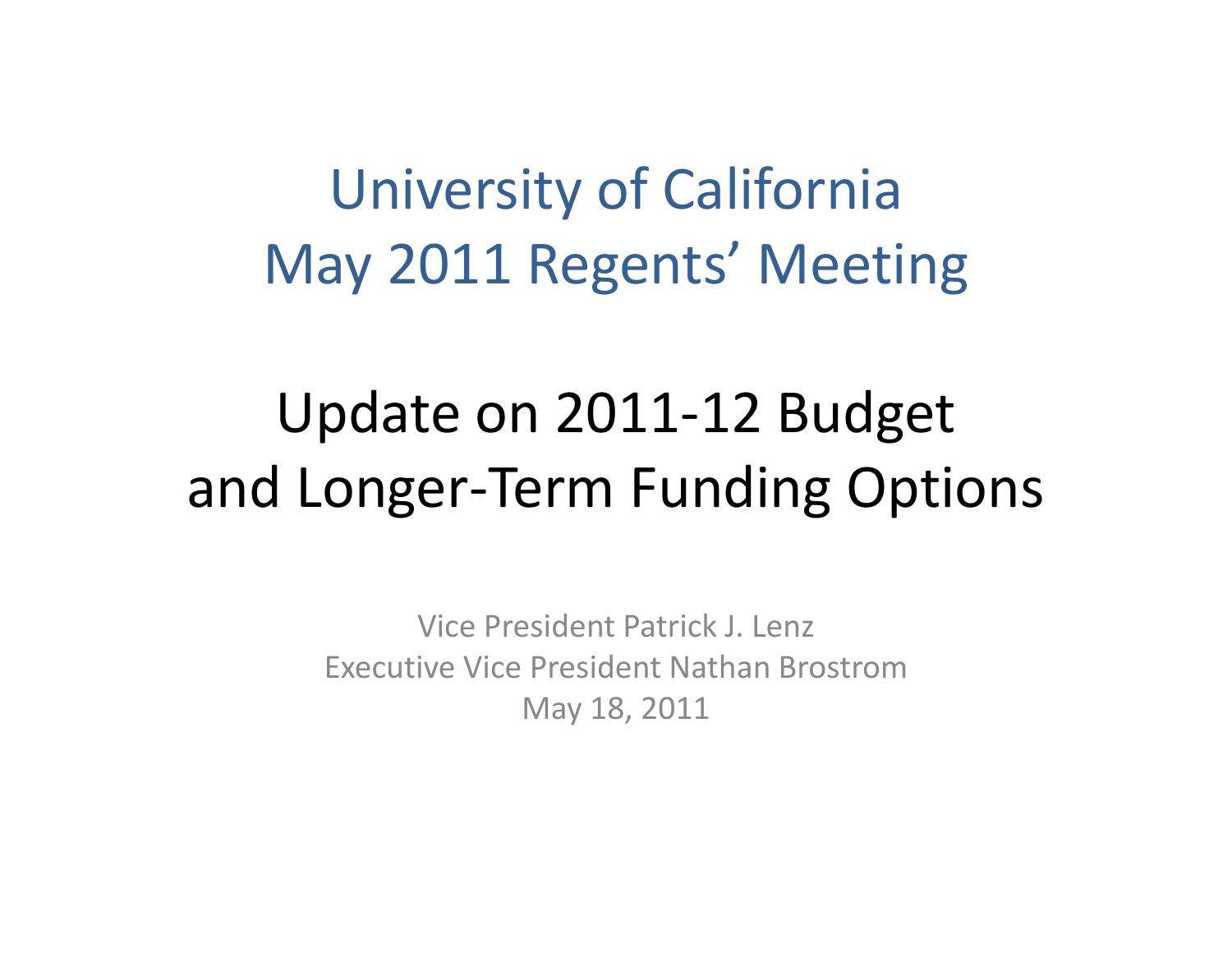## Today's Discussion

- Update on the 2011‐12 Budget
- Review of UC's Long‐term Budget Context
- Budget Scenarios 2011‐12 through 2015‐16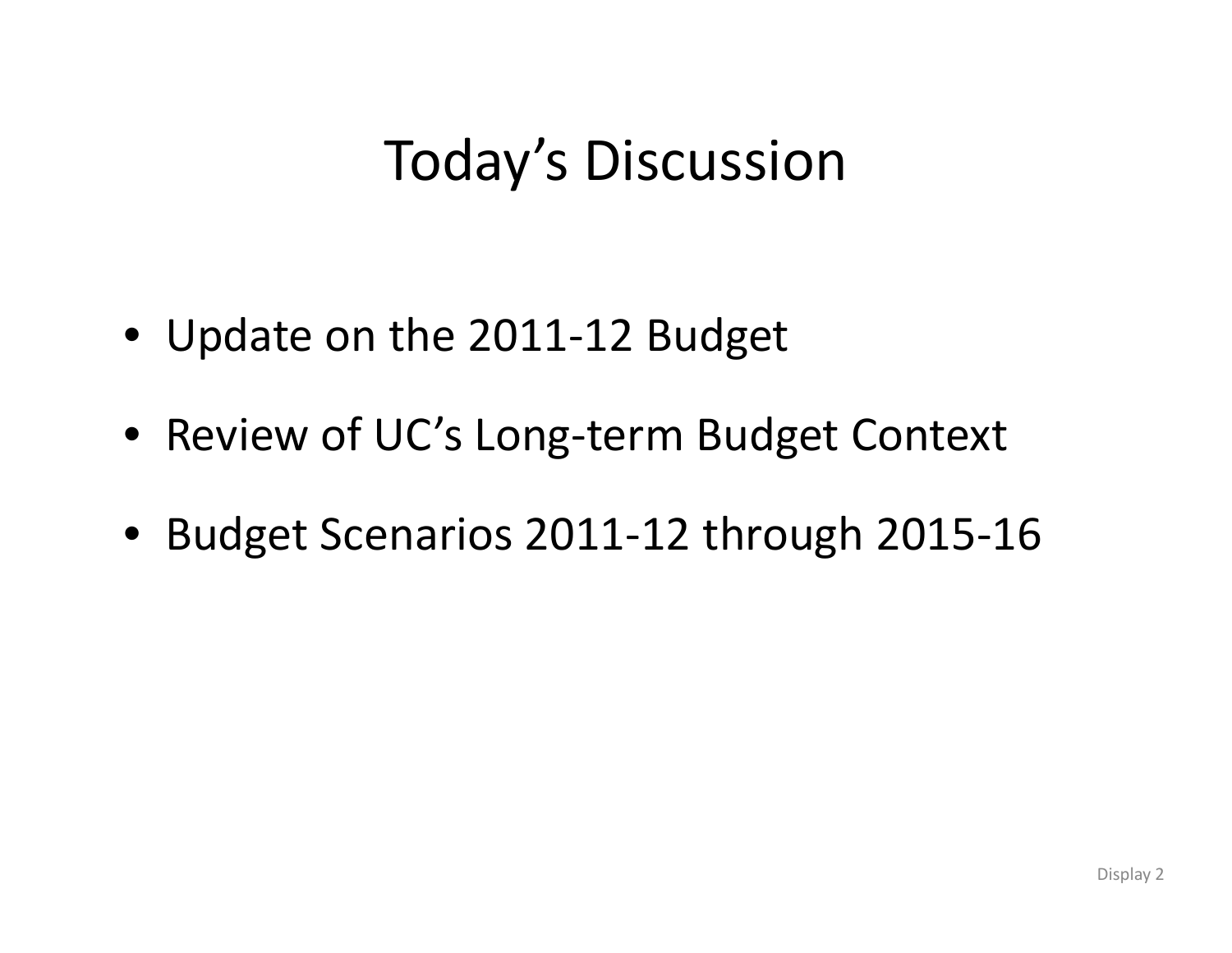## Budget Update: Status of Current Negotiations

- No agreement between the Governor and the Legislature on overall Budget Plan
- State addressed \$13.4 billion in budget solutions. Remaining Budget gap is \$15 billion
- Governor and legislative leaders conducting public hearings around the state
- Unclear when there will be an initiative in the fall to extend temporary tax increases
- State tax revenue estimates up by \$6.6 billion, for 2010‐11 and 2011‐12 fiscal years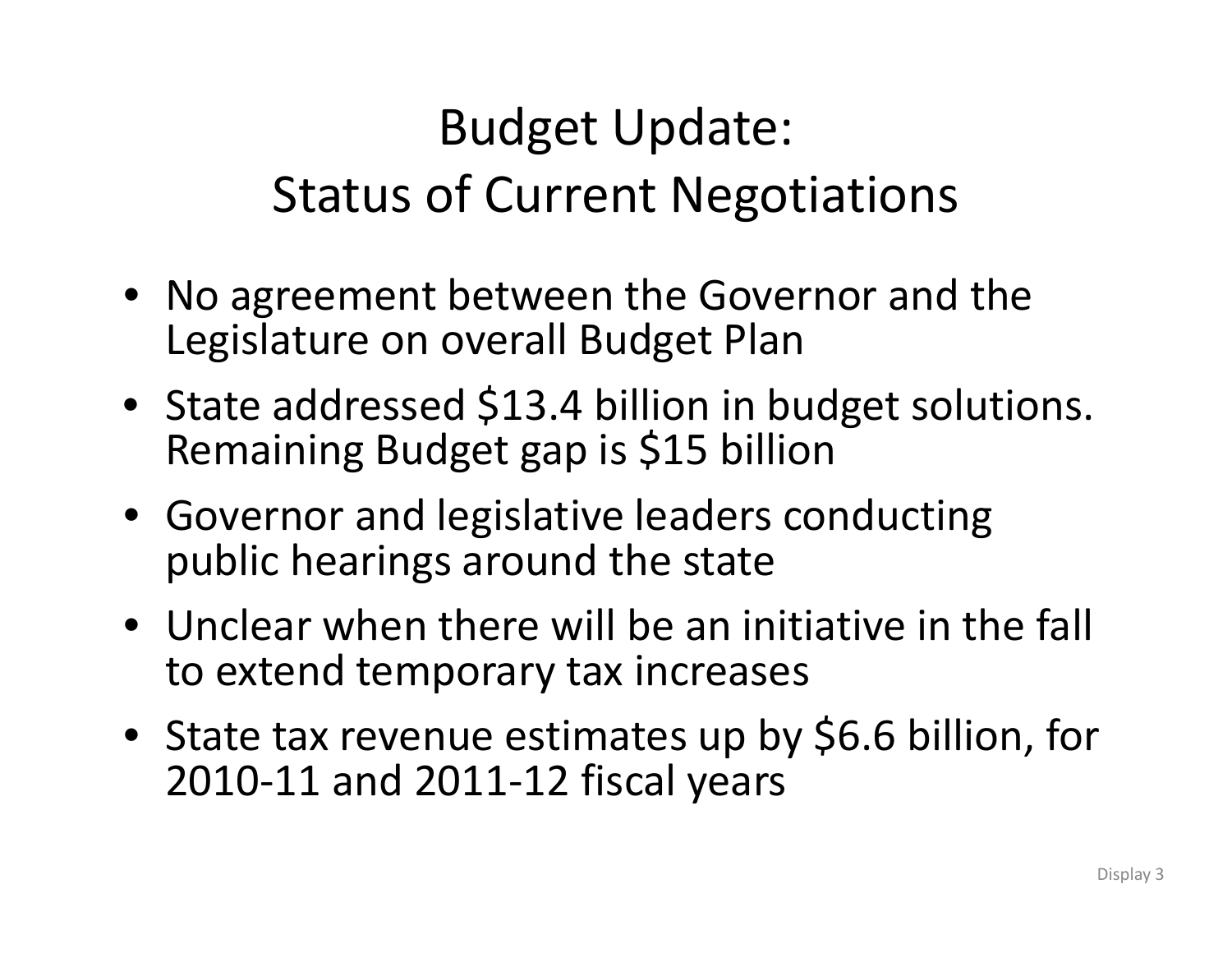#### 2011‐12 UC Budget Update

- \$500 million base budget cut
- Language requesting no impact on enrollment or tuition levels
- \$3 million redirection to support AFSCME contract
- Language setting enrollment target at nearly 210,000 – too high by UC's calculations (although still less than total enrollment)
- Capital Outlay funding for 4 equipment projects
- \$500M May Revise contingency budget reduction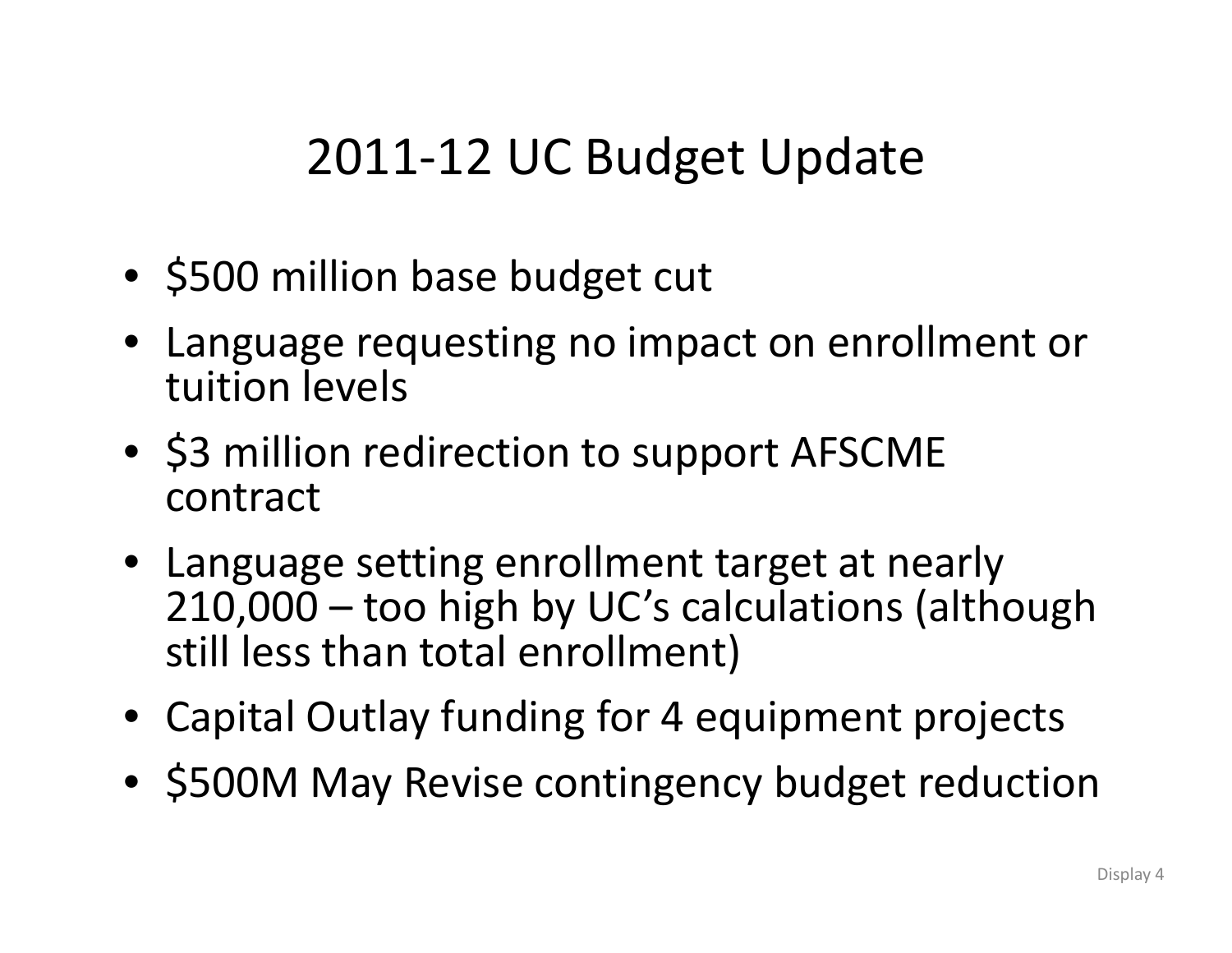## Budget Update: Cut Levels Are Starting to Outstrip Available Solutions

- Campuses are already doing all they can to cope with prior cuts and prepare for the approved \$500 million cut
- UCOP budget is being reduced by \$80 million to help absorb proposed cuts, on top of \$55 million in earlier reductions
- Balance sheet strategies will provide some relief
	- $-$  Moving excess liquidity to TRIP  $\,$
	- $-$  Potential assessments on carryforwards
- Working Smarter initiatives are generating efficiencies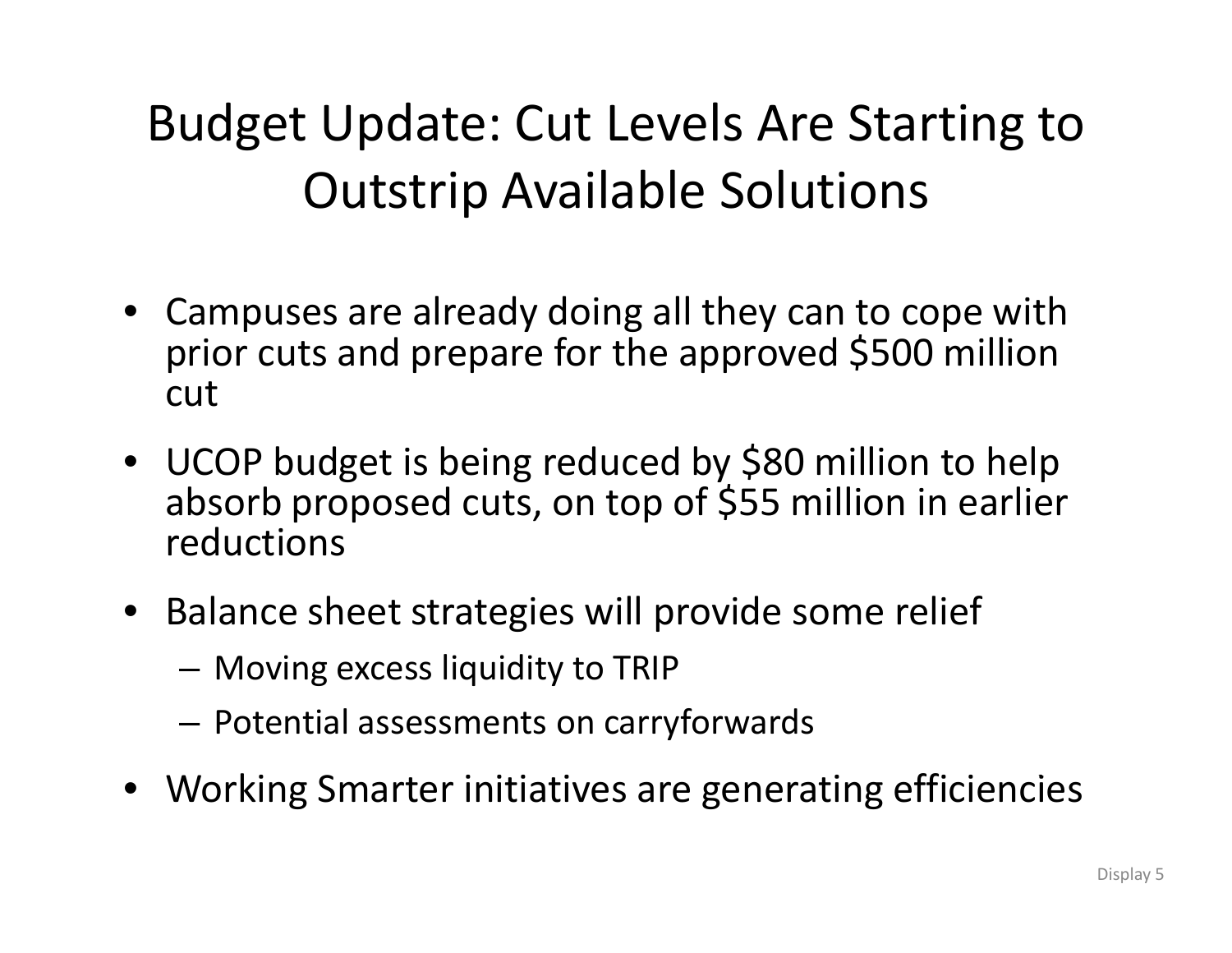#### Budget Update: An All‐Cuts Budget Could Be Devastating

- $\bullet$  Campuses are at the end of available solutions at the margin – no "magic bullets"
- Quality is at <sup>a</sup> make or break point
- Faculty and students (existing and those being recruited) need assurances that UC will protect excellence
- All options must be on the table if further cuts are allocated to UC – including fee increases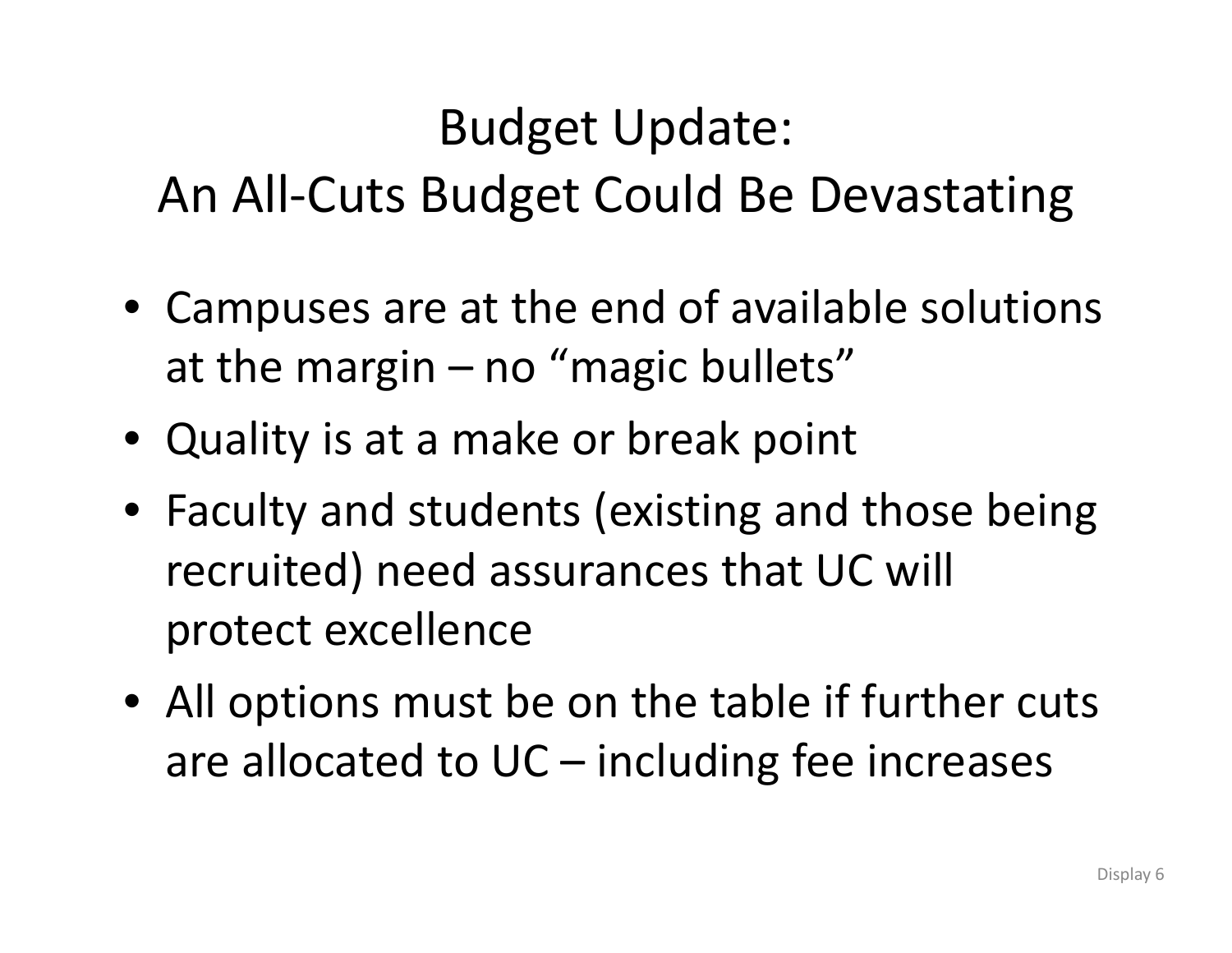#### Bottom Line

- Failure to bridge funding gap threatens:
	- Quality
	- Access
	- –Affordability
- Key Levers:
	- –— State Support
	- Enrollment
	- Tuition and Financial Aid
	- People, Programs, and Services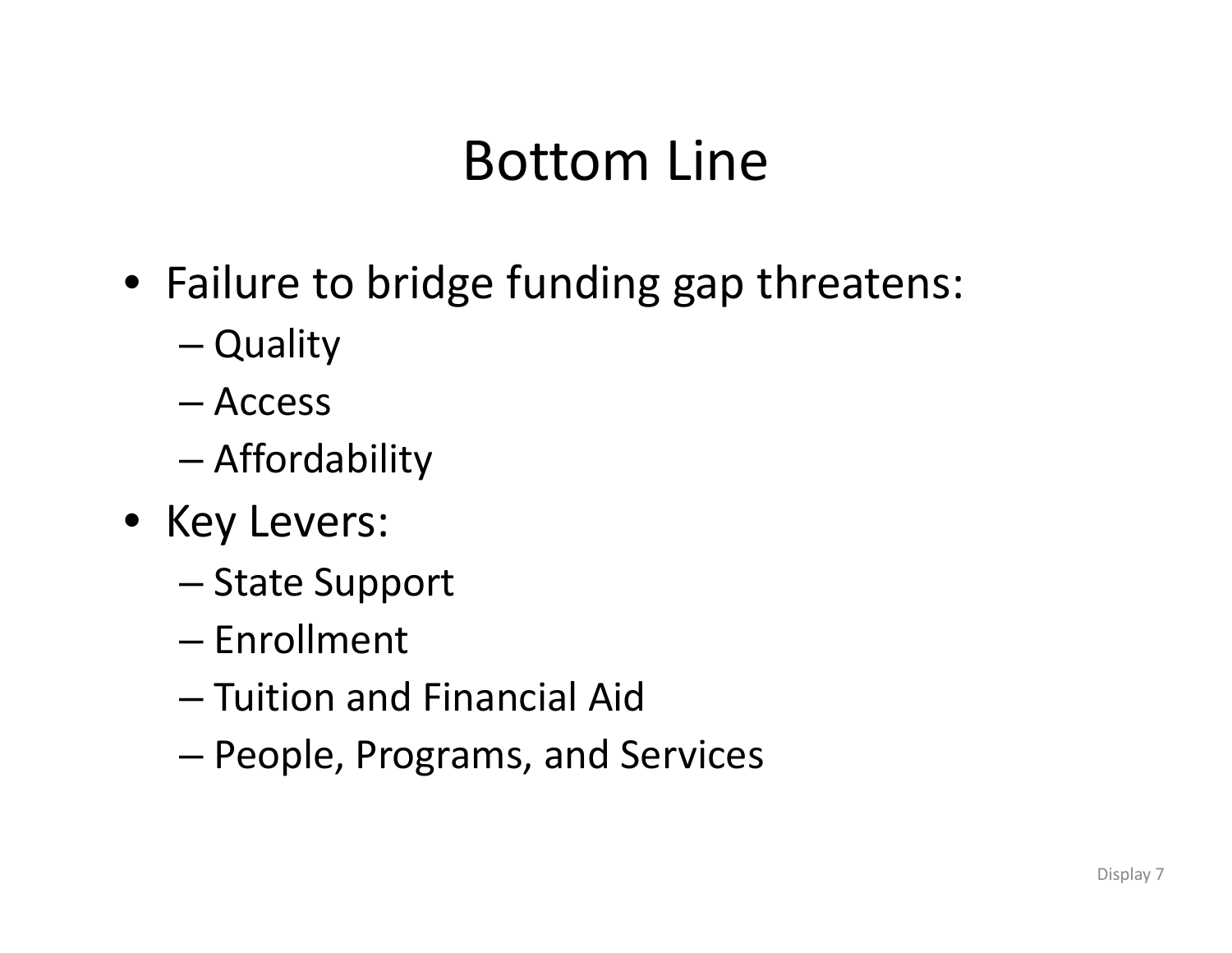## UC Values

- Quality excellence in instruction, research, and public service
- Access opportunity for all qualified California residents who seek to enroll
- Affordability cost of attendance should not deter California residents from enrolling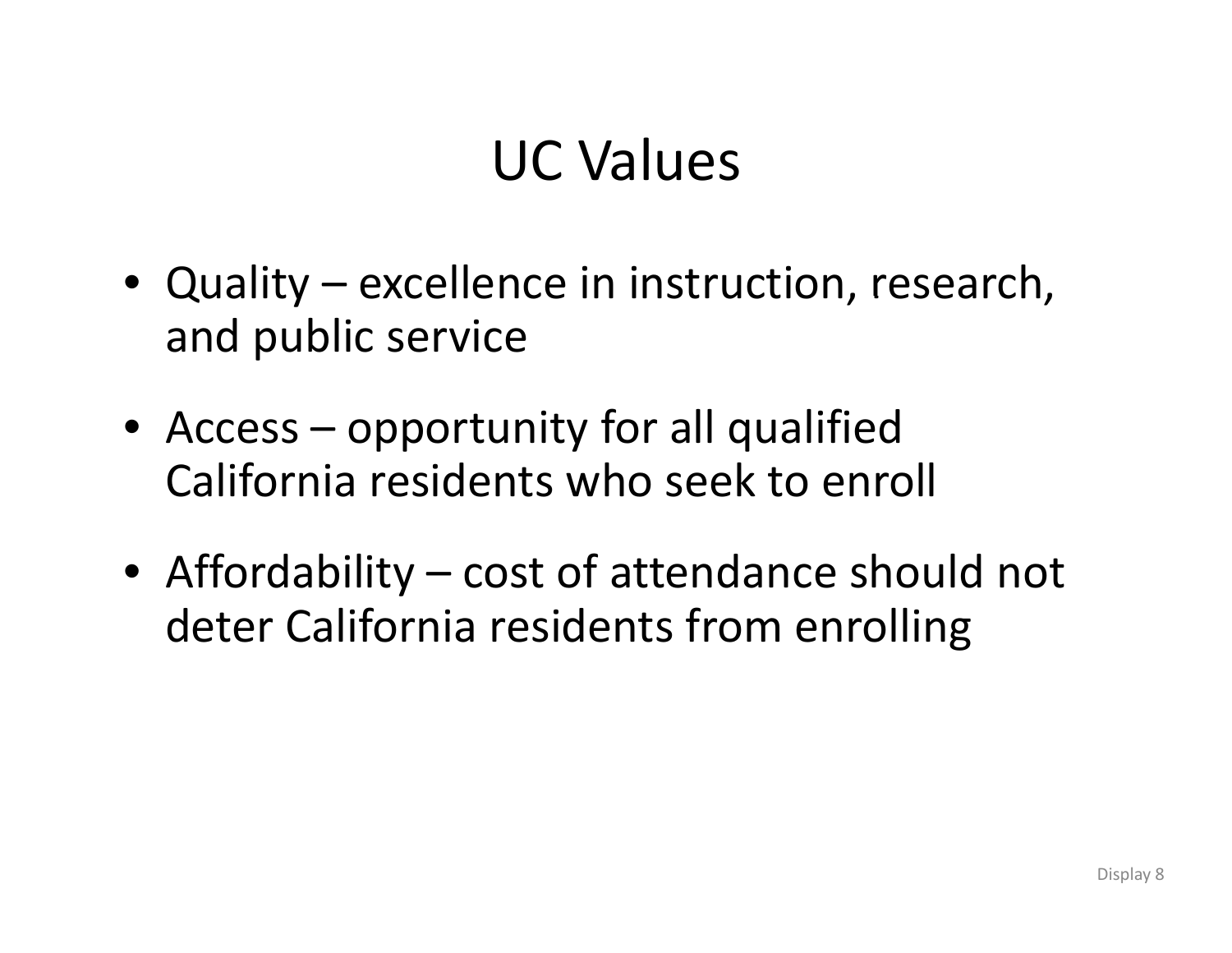## The Long‐term Problem

- Core expenses will continue to increase
- Pace of growth accelerated by post‐ employment benefits costs
- UC needs steady and predictable revenue growth to meet expenses
- Failure to bridge the gap threatens quality, access, and affordability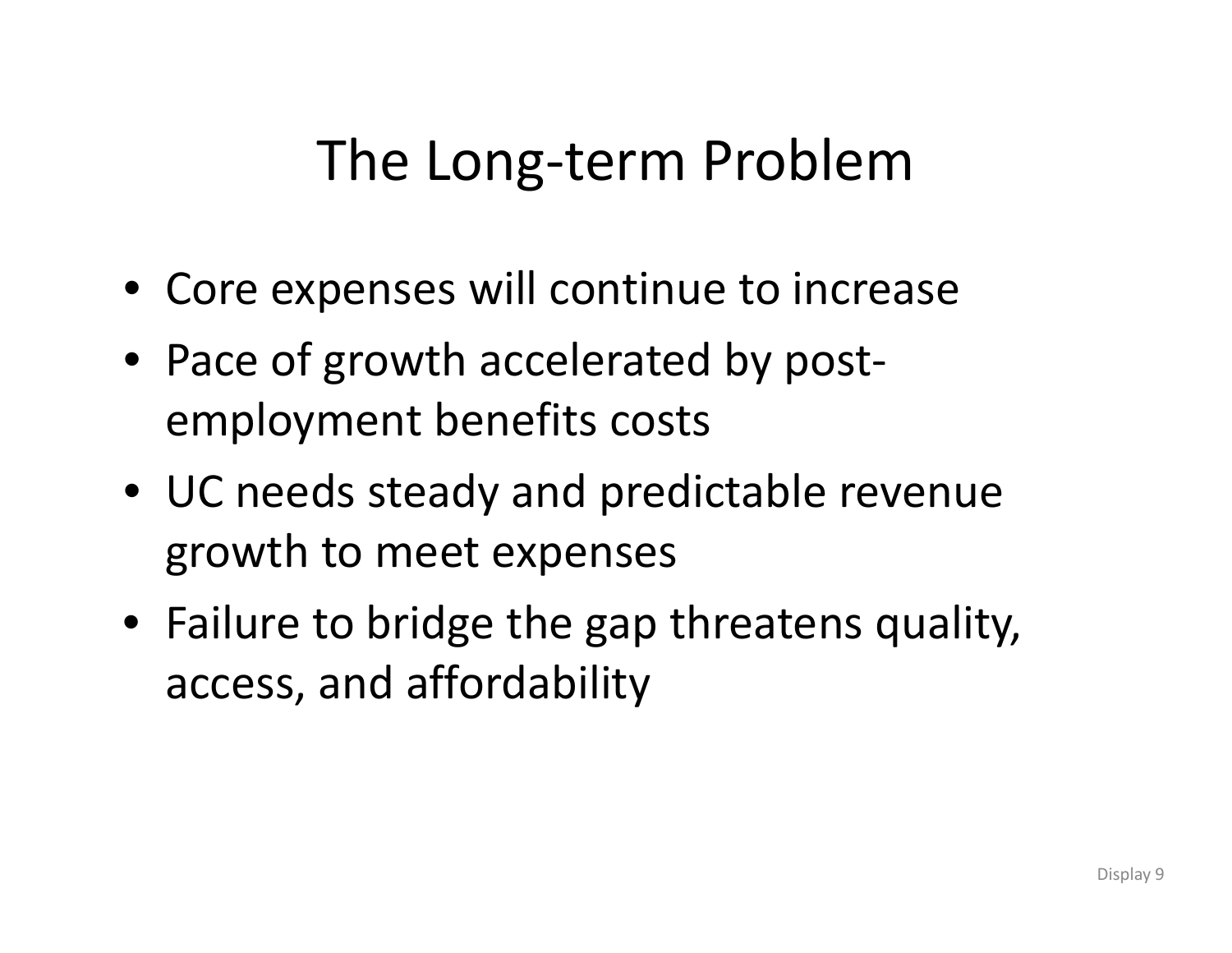## The Need for Stable Revenues

- Stable, <u>permanent</u> revenue streams are critical to maintenance of quality
- Volatility in revenue prevents campus leadership from investing strategically in programs and faculty
- Partnership with the State will need to link State support with tuition policy
- Students both current and future need <sup>a</sup> firmer understanding of where UC is headed
- Volatility sends <sup>a</sup> negative message to existing and prospective faculty members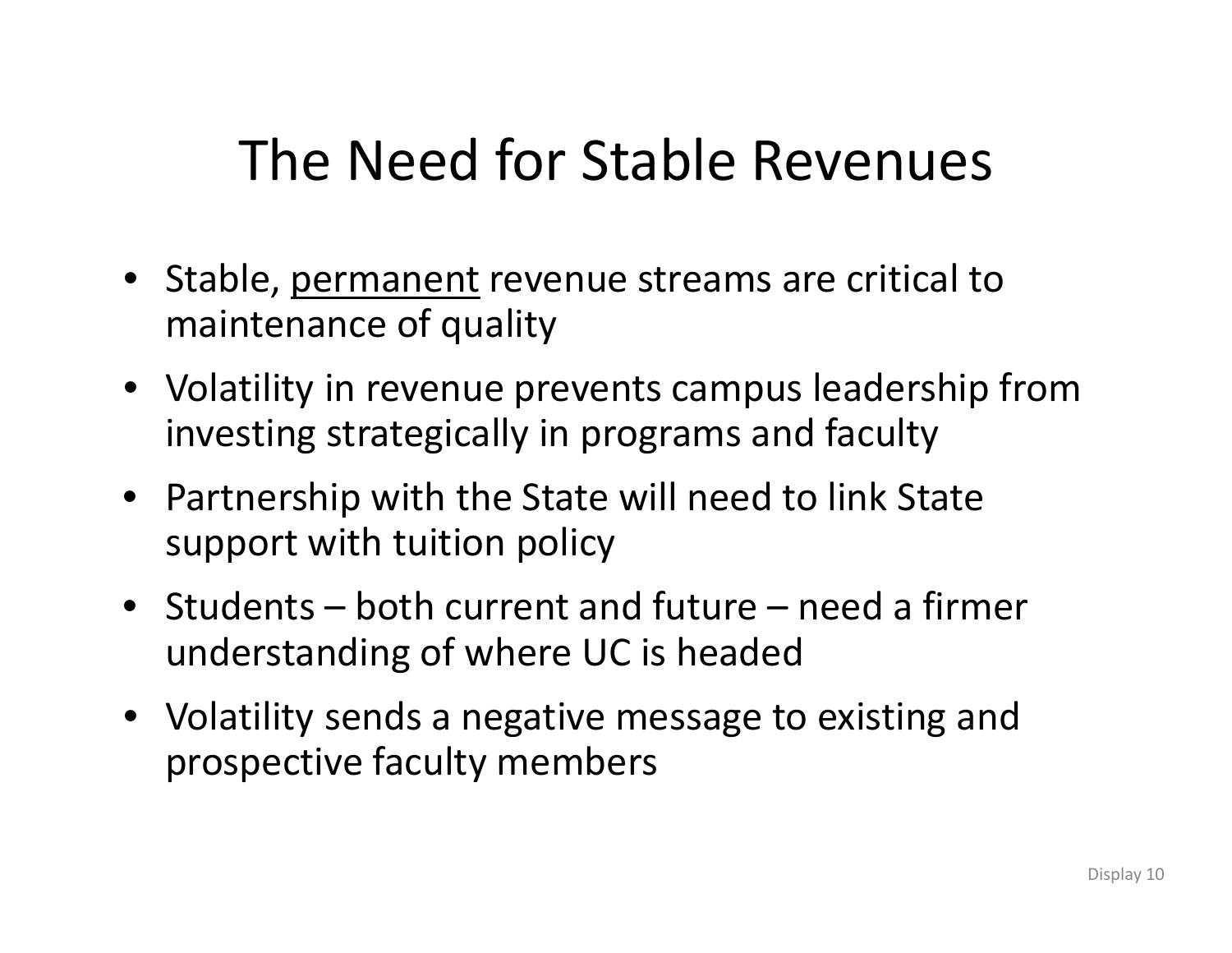#### Current Budget Gap

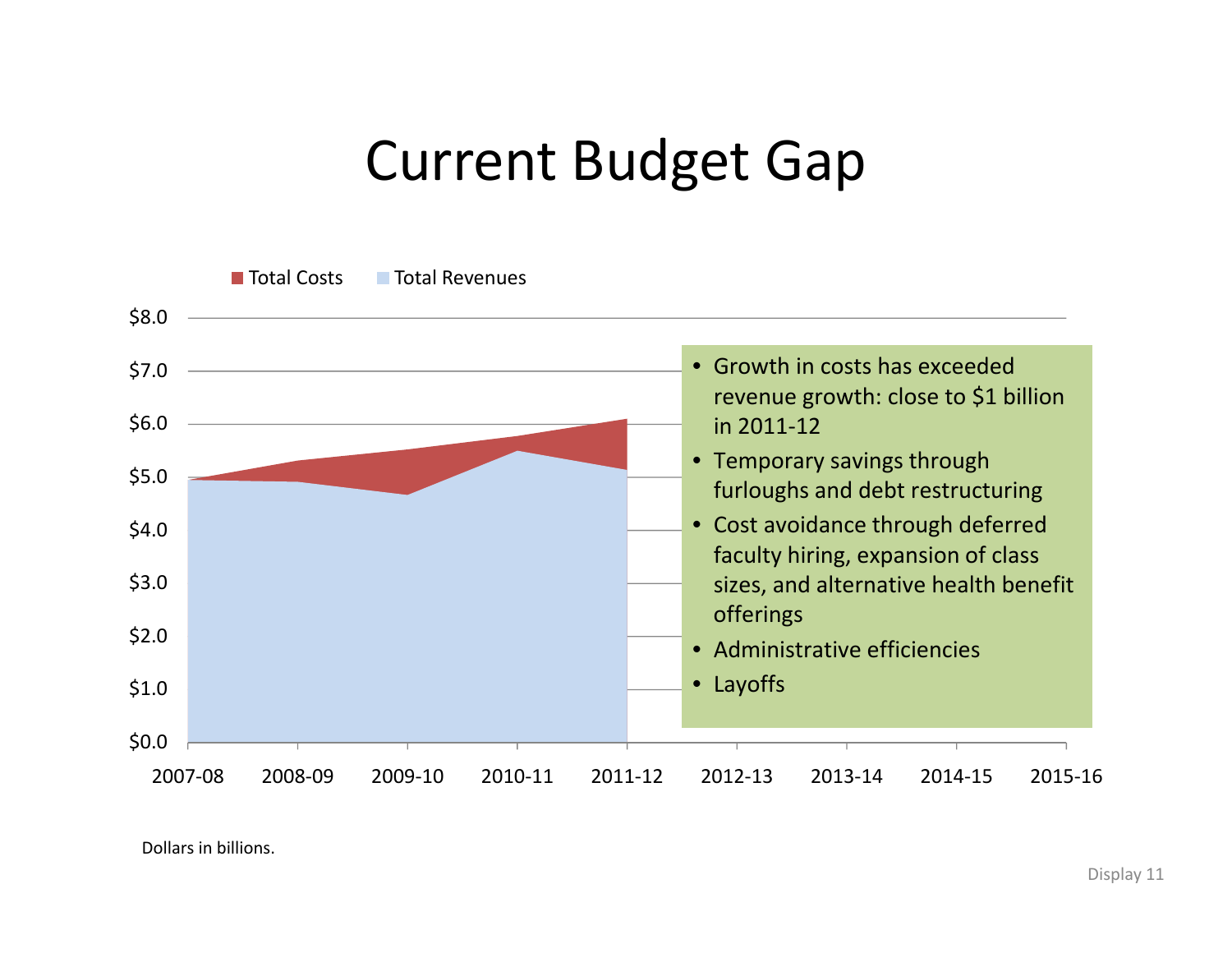## \$2.5 Billion Deficit in 2015‐16

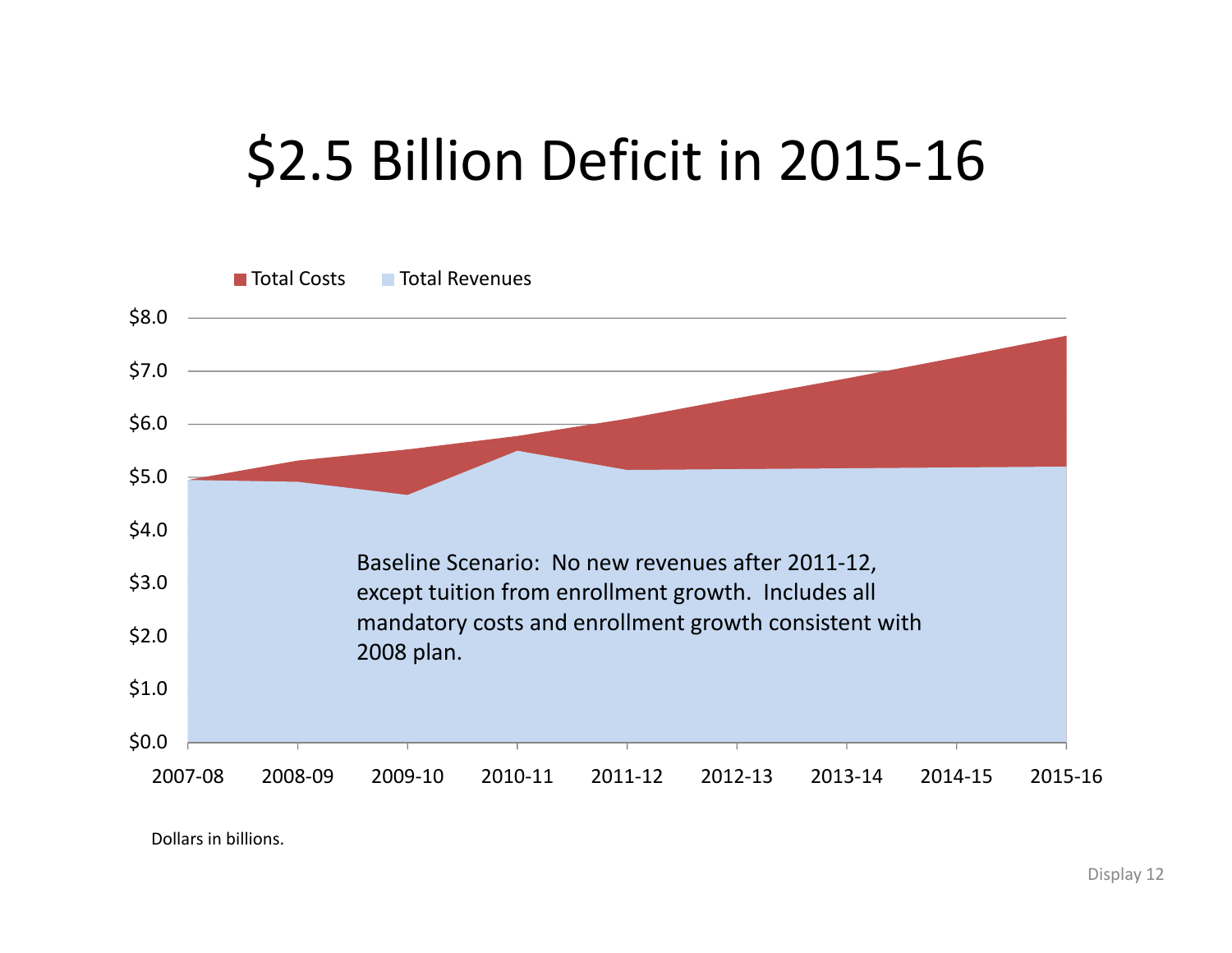#### Baseline Cost Drivers, No New Revenue

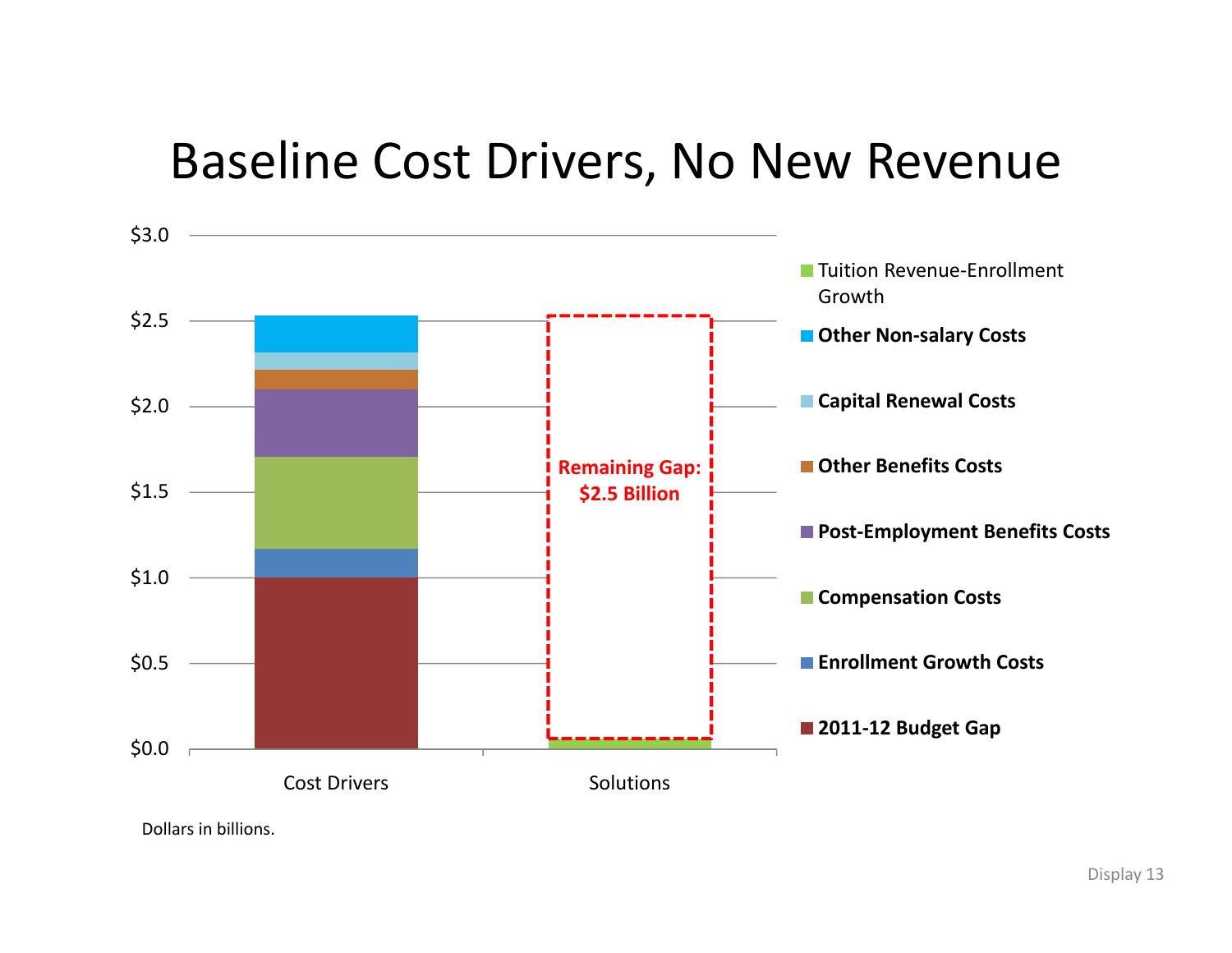## Baseline Cost Driver Assumptions

| <b>Cost Driver</b>                     | <b>Assumptions</b>                                                                                                               |  |
|----------------------------------------|----------------------------------------------------------------------------------------------------------------------------------|--|
| Enrollment                             | No further reductions and growth of 1% annually<br>beginning in 2012-13                                                          |  |
| Compensation                           | 3% increases annually to keep pace with market in<br>addition to regular academic merit salary increase<br>program               |  |
| Post-Employment Benefits               | UCRP contributions of 10% in 2012-13, followed by<br>2% annual increases; annual growth in retiree<br>health benefit costs of 7% |  |
| <b>Other Employee Benefits</b>         | 7% annual increases                                                                                                              |  |
| <b>Capital Renewal</b>                 | Investment growing by \$25 million annually                                                                                      |  |
| <b>Other Non-salary Cost Increases</b> | No increase in purchased utility costs for two<br>years; other items increasing 3% annually                                      |  |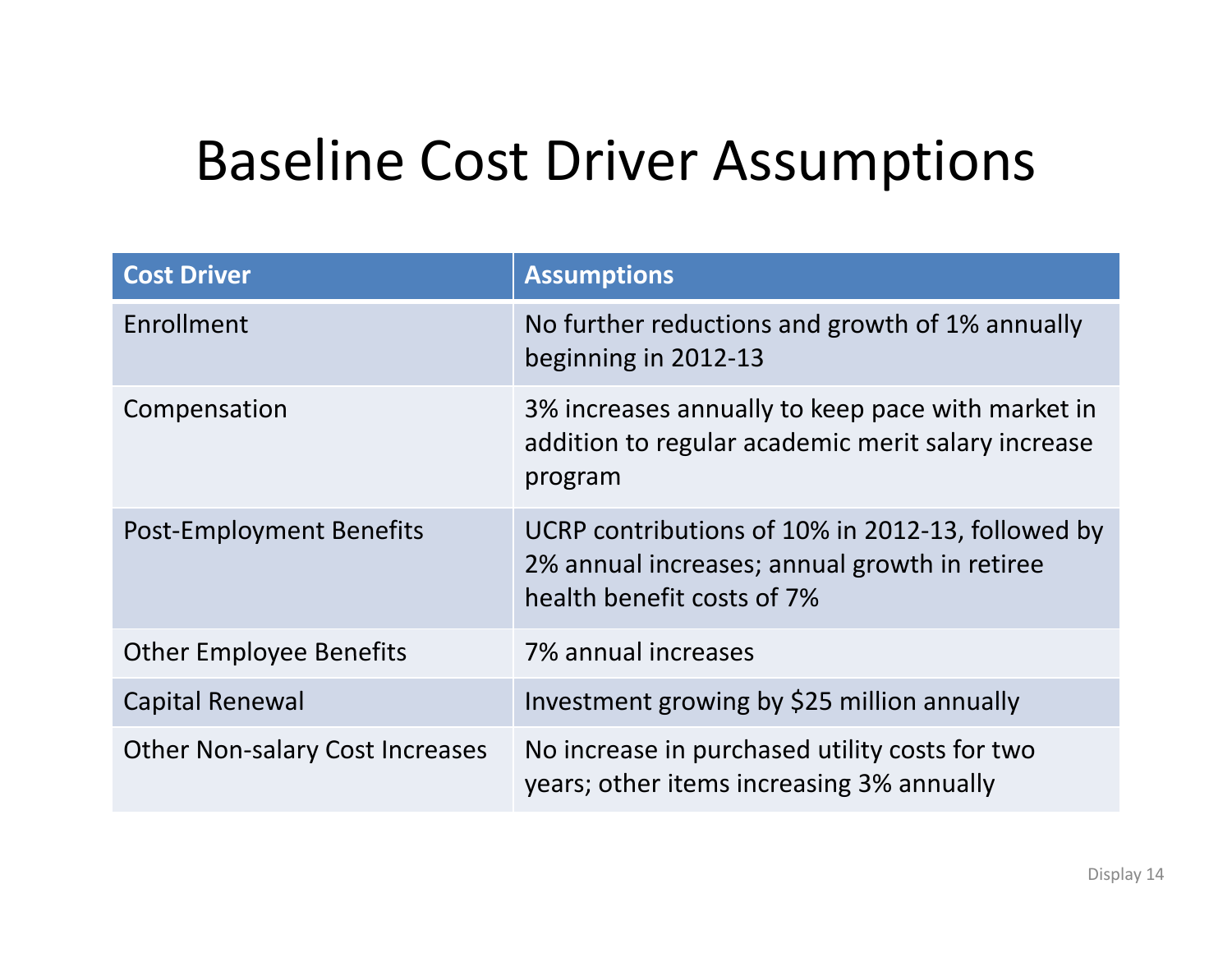## Efficiencies and Savings Assumptions

| <b>Cost Driver</b>                                           | <b>Assumptions</b>                                                             |
|--------------------------------------------------------------|--------------------------------------------------------------------------------|
| <b>Administrative Efficiencies</b>                           | Savings of \$100 million annually, two-thirds<br>accruing to core fund sources |
| <b>UCOP Reductions</b>                                       | \$50 million reduction in 2011-12                                              |
| <b>Reductions in Earmarked</b><br>Programs                   | \$30 million reduction over two years                                          |
| <b>Employer Costs for Employee</b><br><b>Health Benefits</b> | 50% reduction in cost increases annually                                       |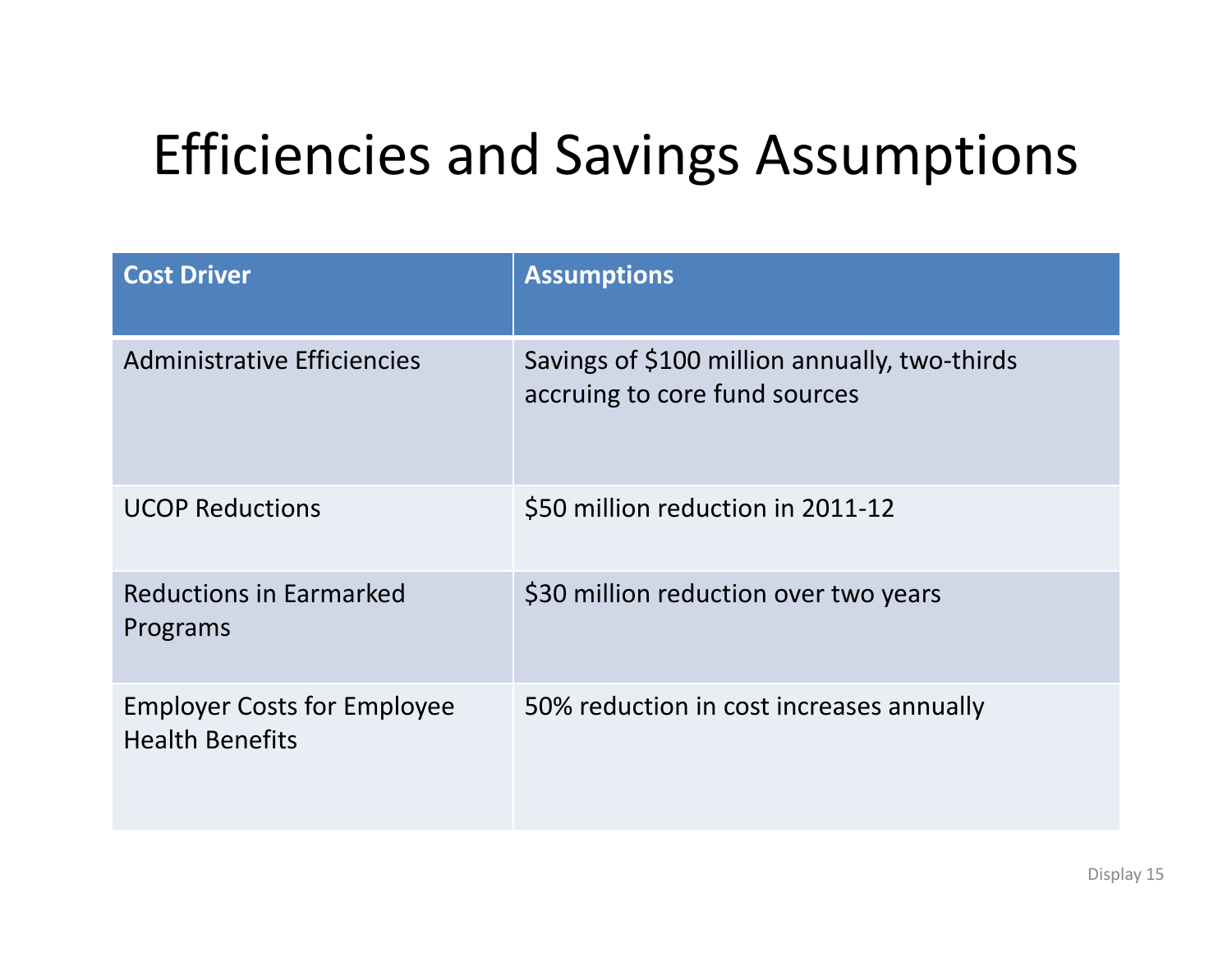## Alternative Revenue Assumptions

| <b>Cost Driver</b>                 | <b>Assumptions</b>                                                                                                                                                                                             |
|------------------------------------|----------------------------------------------------------------------------------------------------------------------------------------------------------------------------------------------------------------|
| <b>Indirect Cost Recovery</b>      | \$30 million increases annually                                                                                                                                                                                |
| Philanthropy                       | \$50 million annual increases in unrestricted<br>payouts                                                                                                                                                       |
| Nonresident Enrollment             | 10% annual growth in nonresident undergraduates<br>(~860 students annually), net of instructional costs                                                                                                        |
| <b>Professional Degree Tuition</b> | Increased revenue from professional degree<br>supplemental tuition increases and self-supporting<br>program expansion equivalent to 8% annual<br>growth in professional degree supplemental tuition<br>revenue |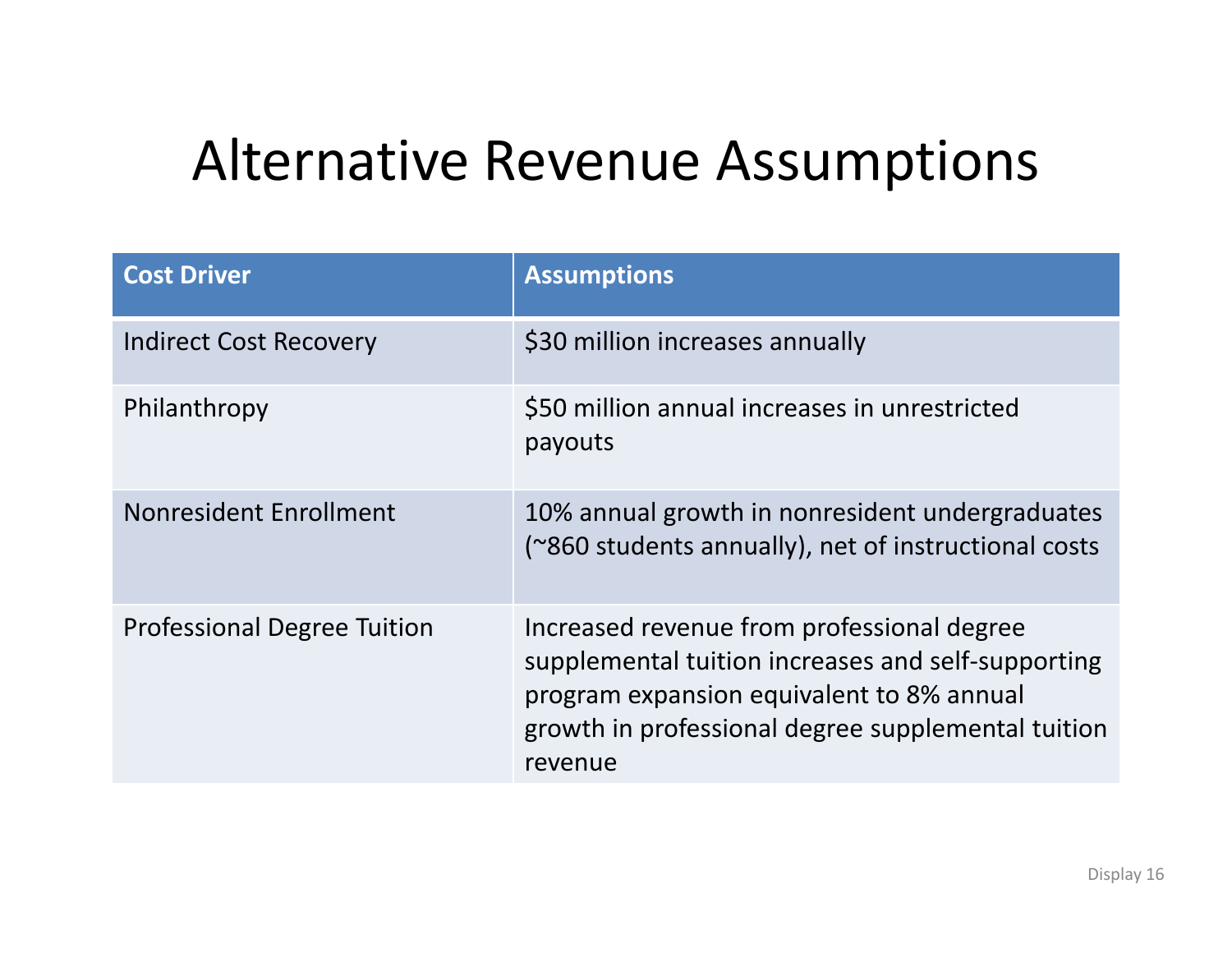# Remaining Budget Gap: \$1.5 billion

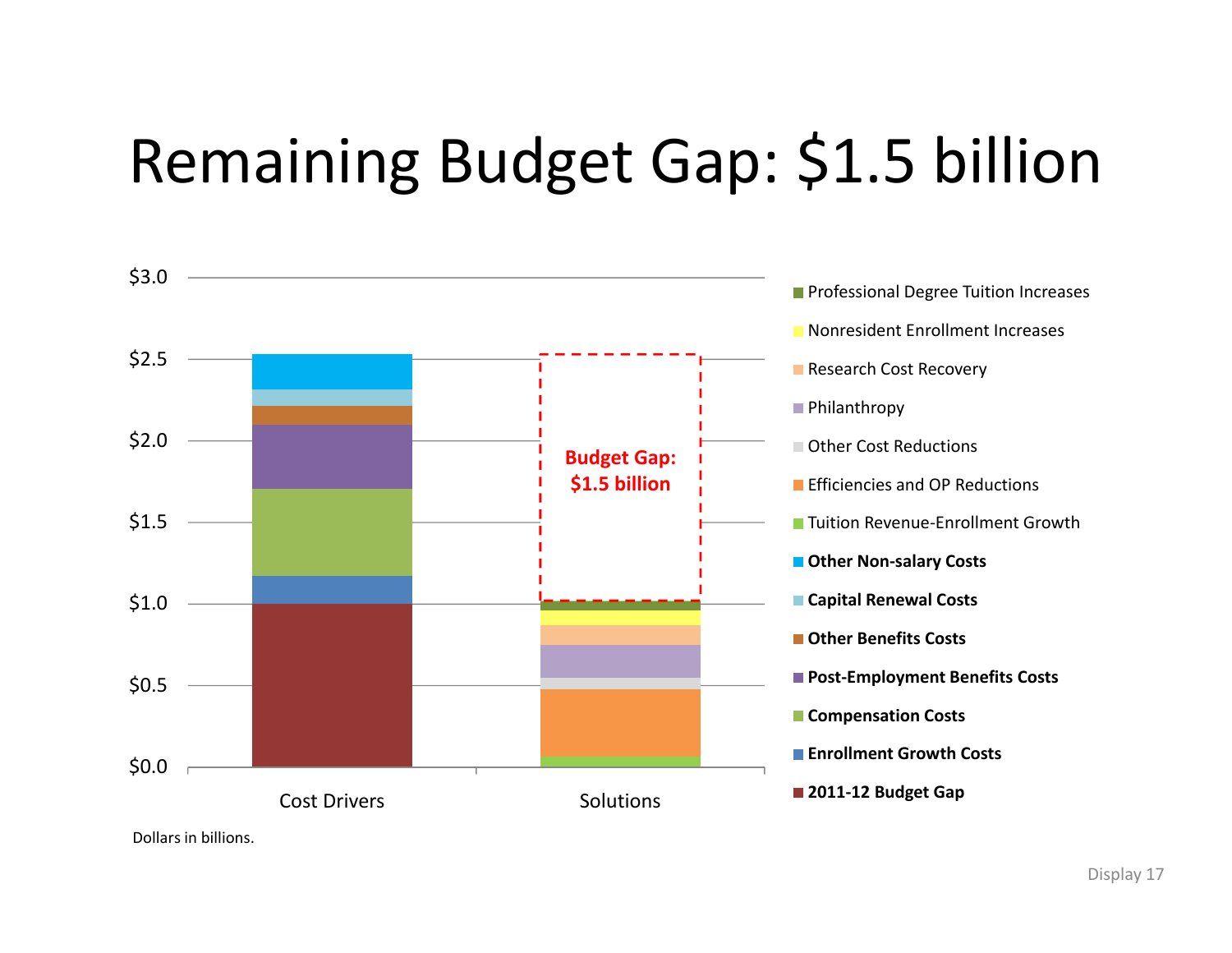#### Scenarios Presented Today

- All scenarios assume January proposed \$500M reduction and no further fee increases for 2011‐12
- Scenarios assume annual growth in State funds, tuition and fees, and enrollment for 2012‐13 through 2015‐16, as below:

| <b>Scenario</b> | <b>State Support</b>                    | <b>Student Tuition &amp; Fees</b> | <b>Enrollment</b>  |
|-----------------|-----------------------------------------|-----------------------------------|--------------------|
|                 | • 8% annual increases                   | • 8% annual increases             | • 1% annual growth |
|                 | • 4% annual increases                   | • 12% annual increases            | • 1% annual growth |
| 3               | • Funding held flat at<br>2011-12 level | • 16% annual increases            | • No growth        |
| 4               | • 2% annual reductions                  | • 20% annual increases            | • No growth        |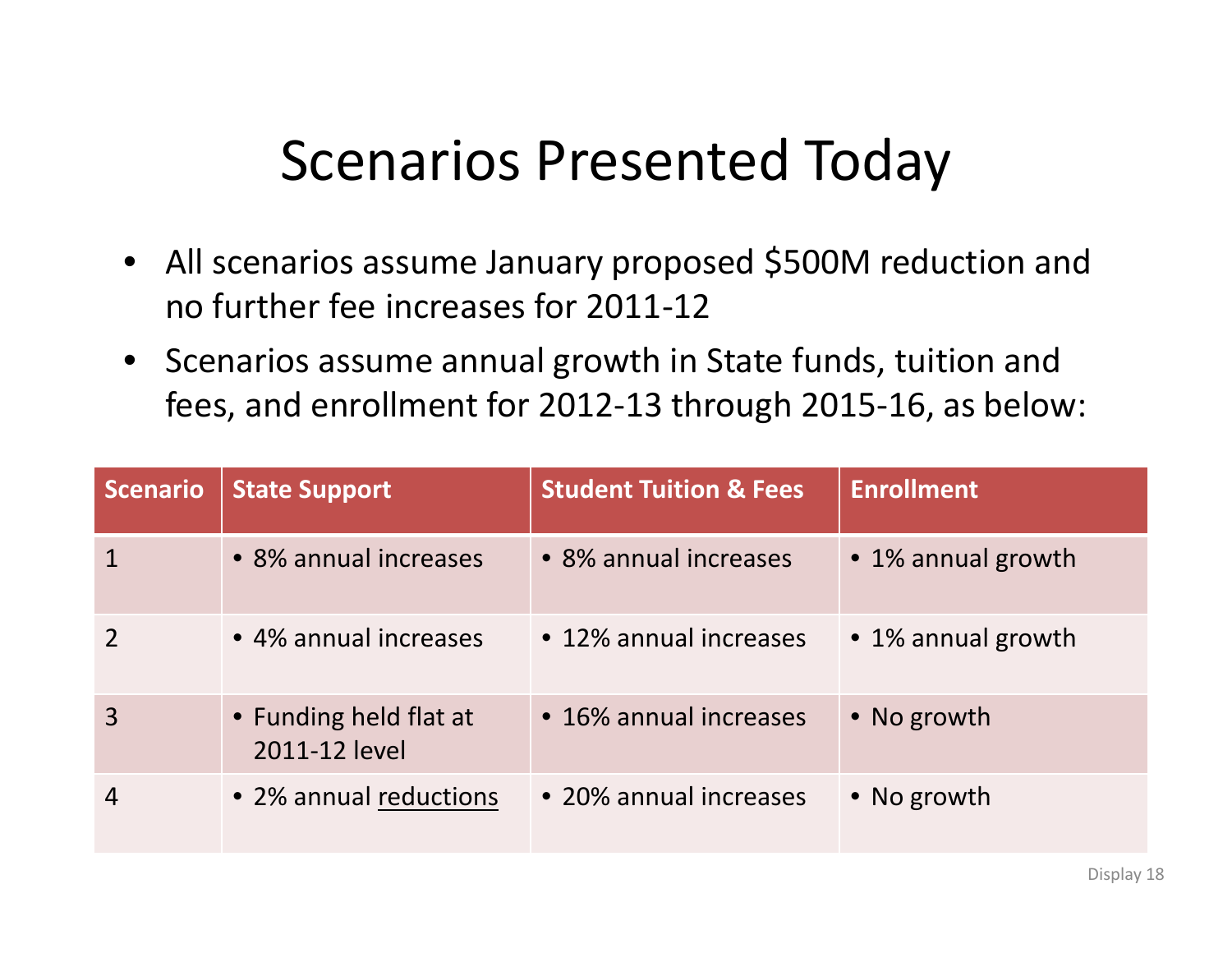Scenario 1: 8% Annual State Funding Increases, 8% Annual Tuition Increases, 1% Annual Enrollment Growth

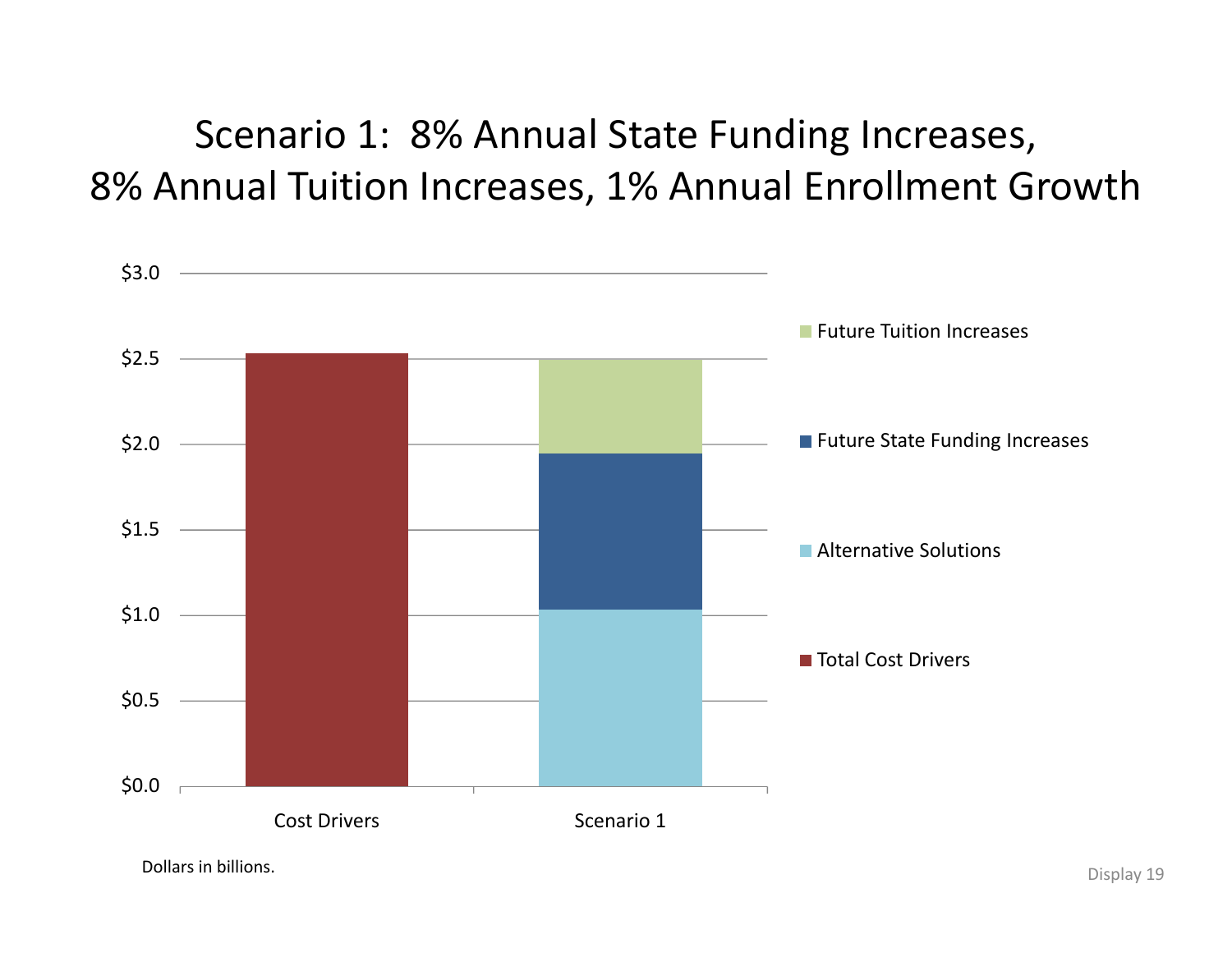Scenario 2: 4% Annual State Funding Increases, 12% Annual Tuition Increases, 1% Annual Enrollment Growth

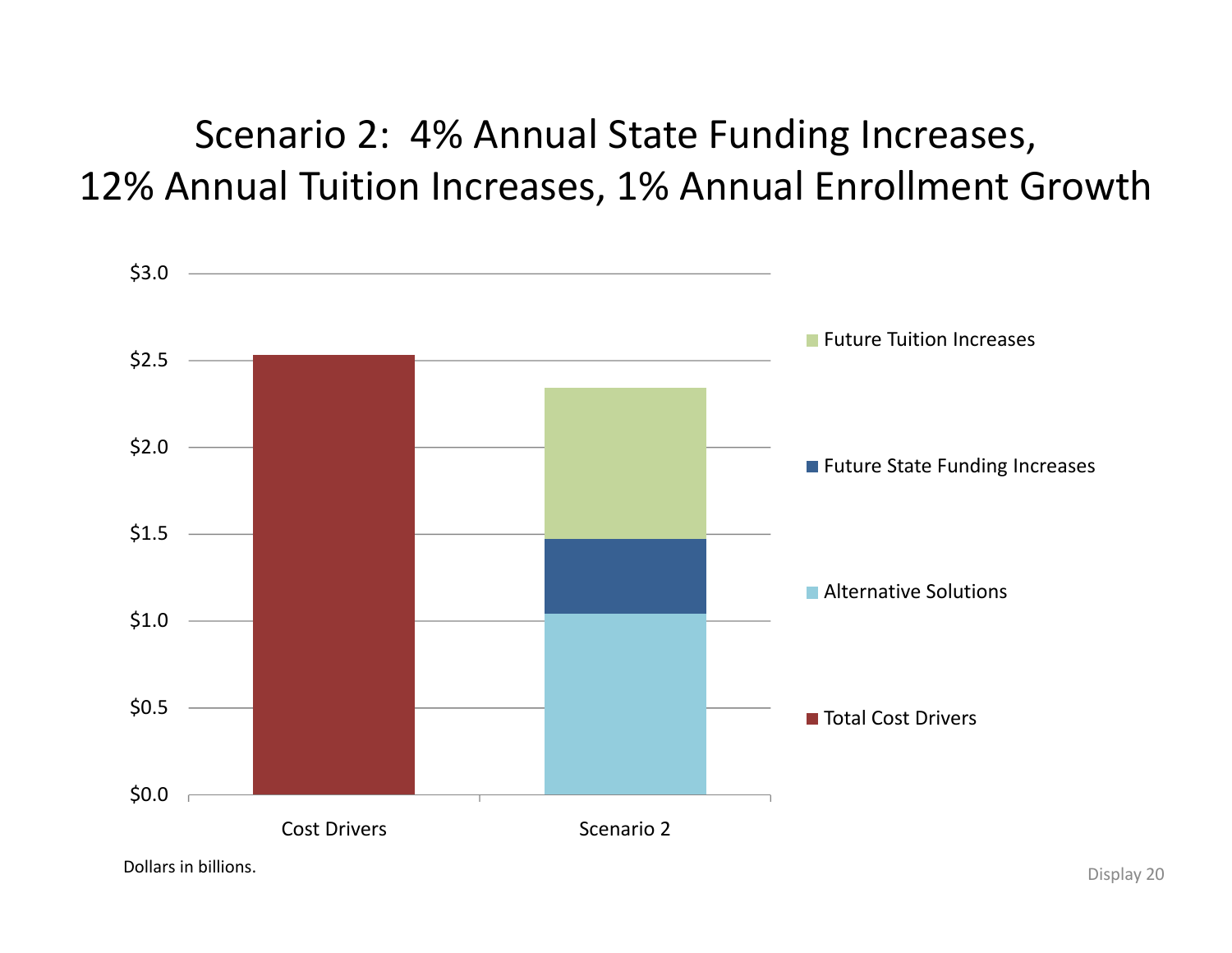Scenario 3: No Future State Funding Growth, 16% Annual Tuition Increases, No Enrollment Growth

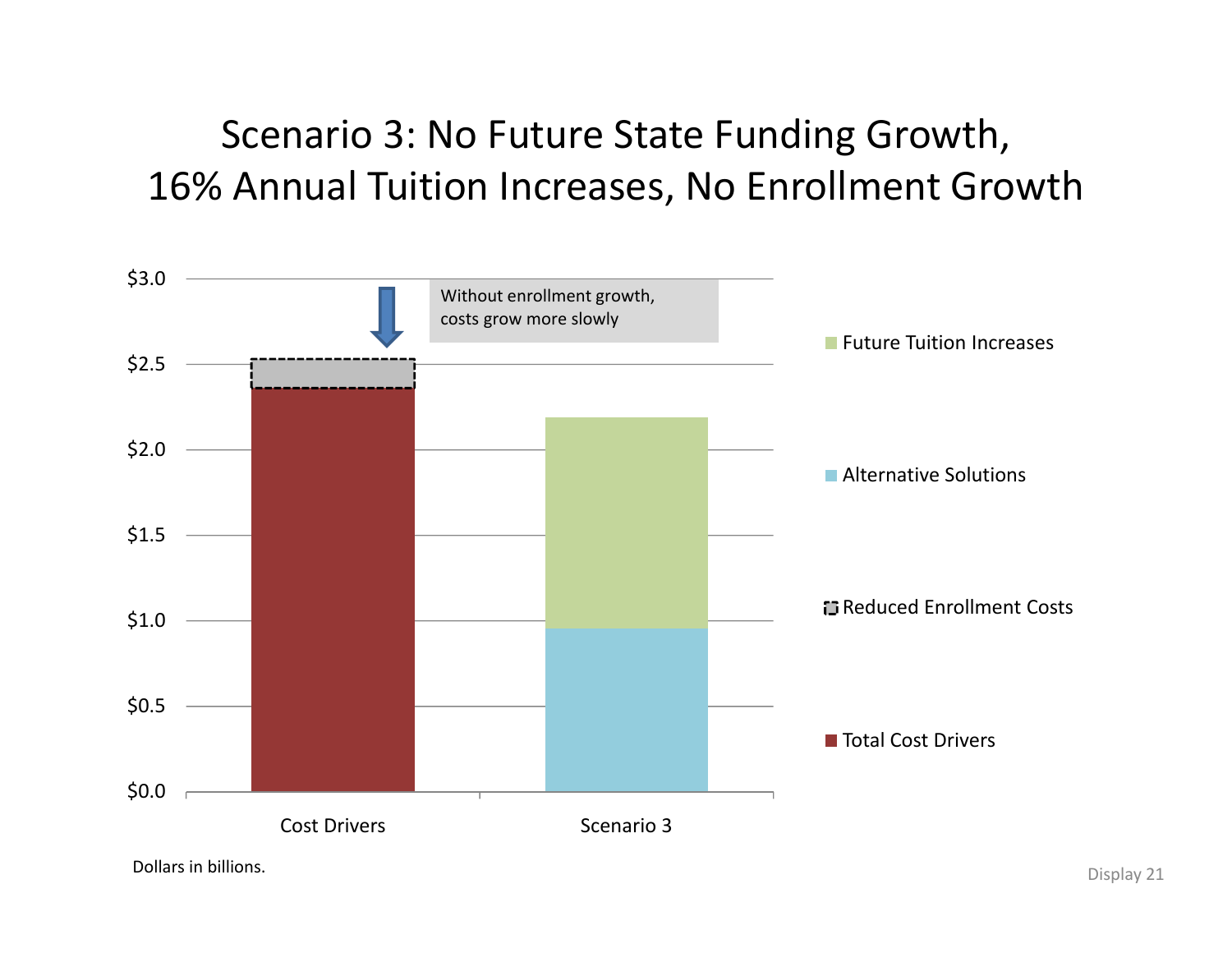#### Scenario 4: 2% Annual State Funding Reductions, 20% Annual Tuition Increases, No Enrollment Growth

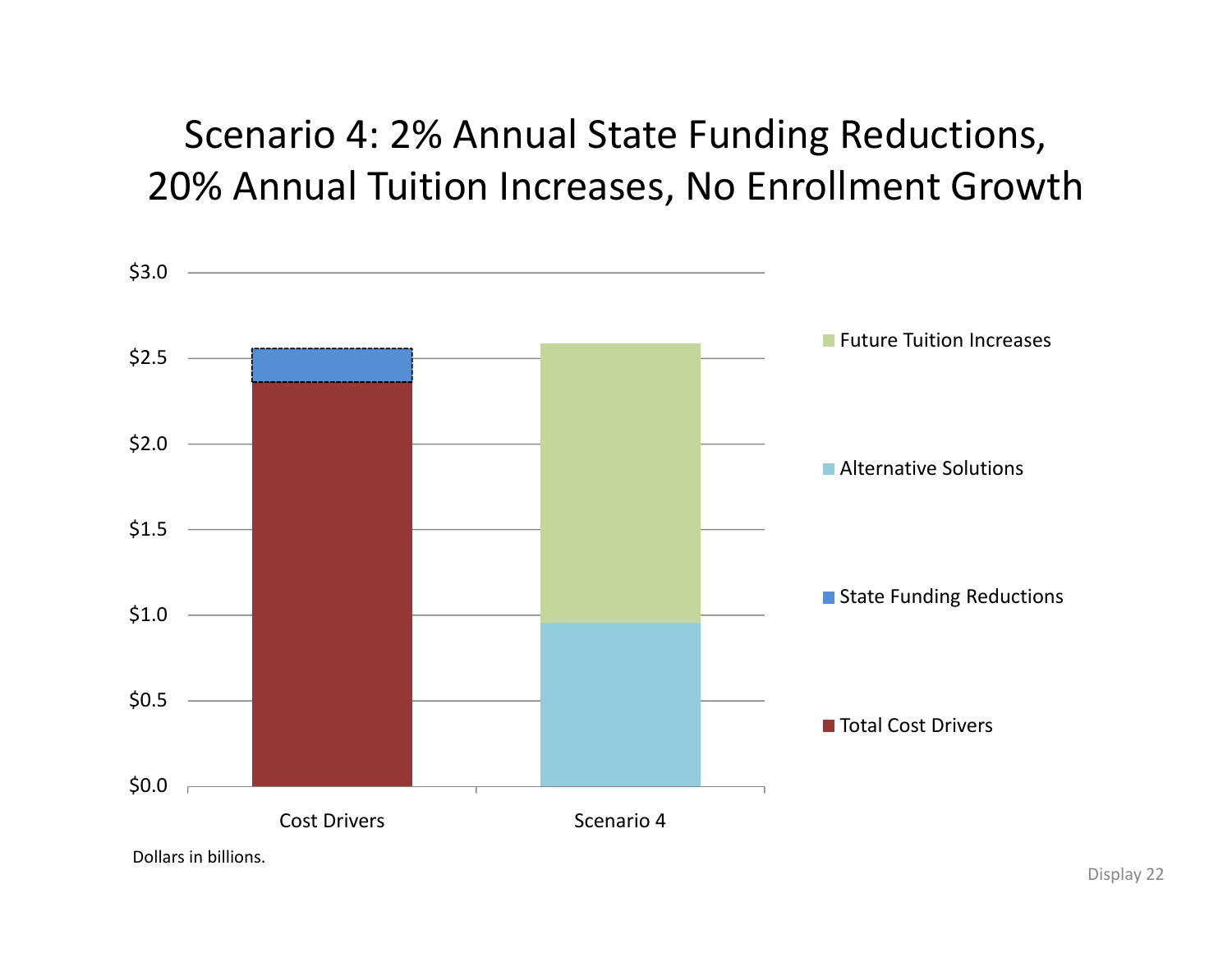## Financial Aid

New proposals are being developed to:

- Expand Blue & Gold Plan
- Extend financial support increasingly to middle class
- Identify new fund sources to augment return to aid
	- – $-$  Increased philanthropy
	- Balance‐sheet strategies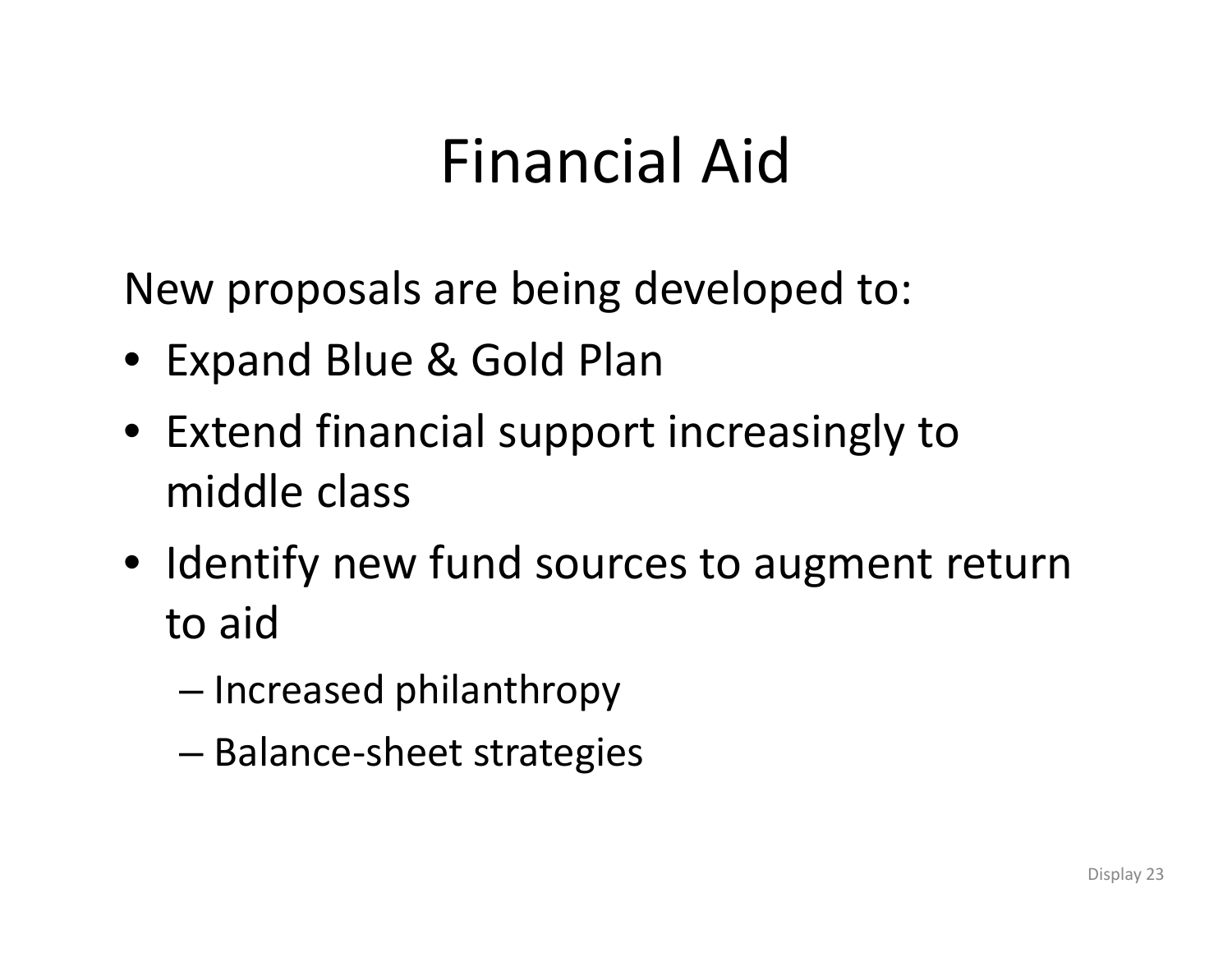## Quality Initiatives Not Addressed

- Improvement of student-faculty ratio
- Progress on faculty and staff salary lags
- Graduate student support
- Academic support restoration
- IT initiatives
- Additional capital renewal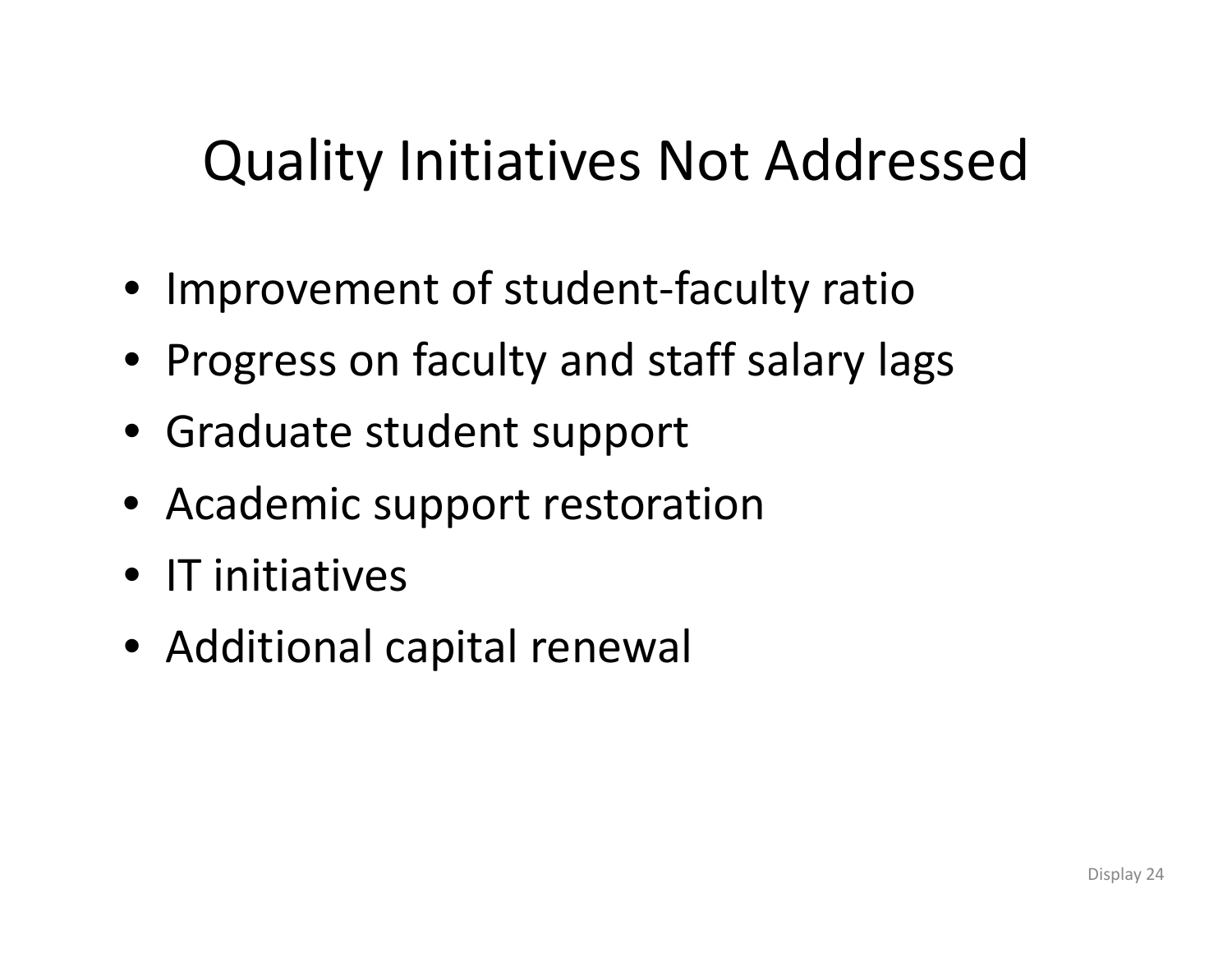## Differential Tuition Options

- Differential tuition could be established:
	- –by discipline
	- –by student level
	- by campus
- Options were discussed by the COTF Funding Strategies workgroup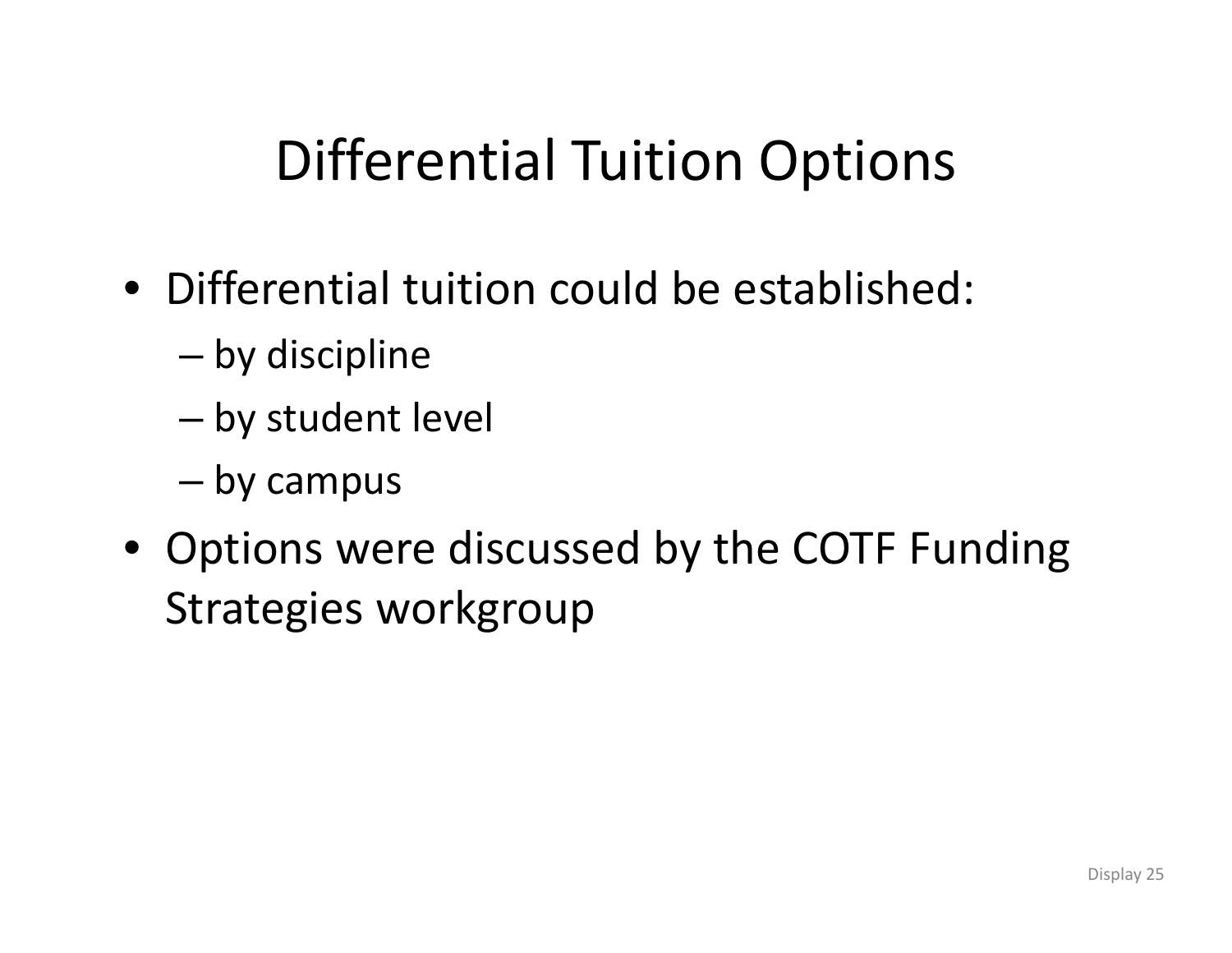## Differential Tuition by Campus

- $\bullet$  Tuition could be structured as <sup>a</sup> range established by the Regents
- Campuses would individually choose <sup>a</sup> level within the range
- •Ranges would grow over time

Hypothetical example for discussion purposes only:

- $\bullet$ After several years, <sup>a</sup> tuition range of \$4,500 is established
- •5 campuses choose the maximum level
- •5 campuses choose the midpoint of the range
- •The differential could generate \$200M, net of financial aid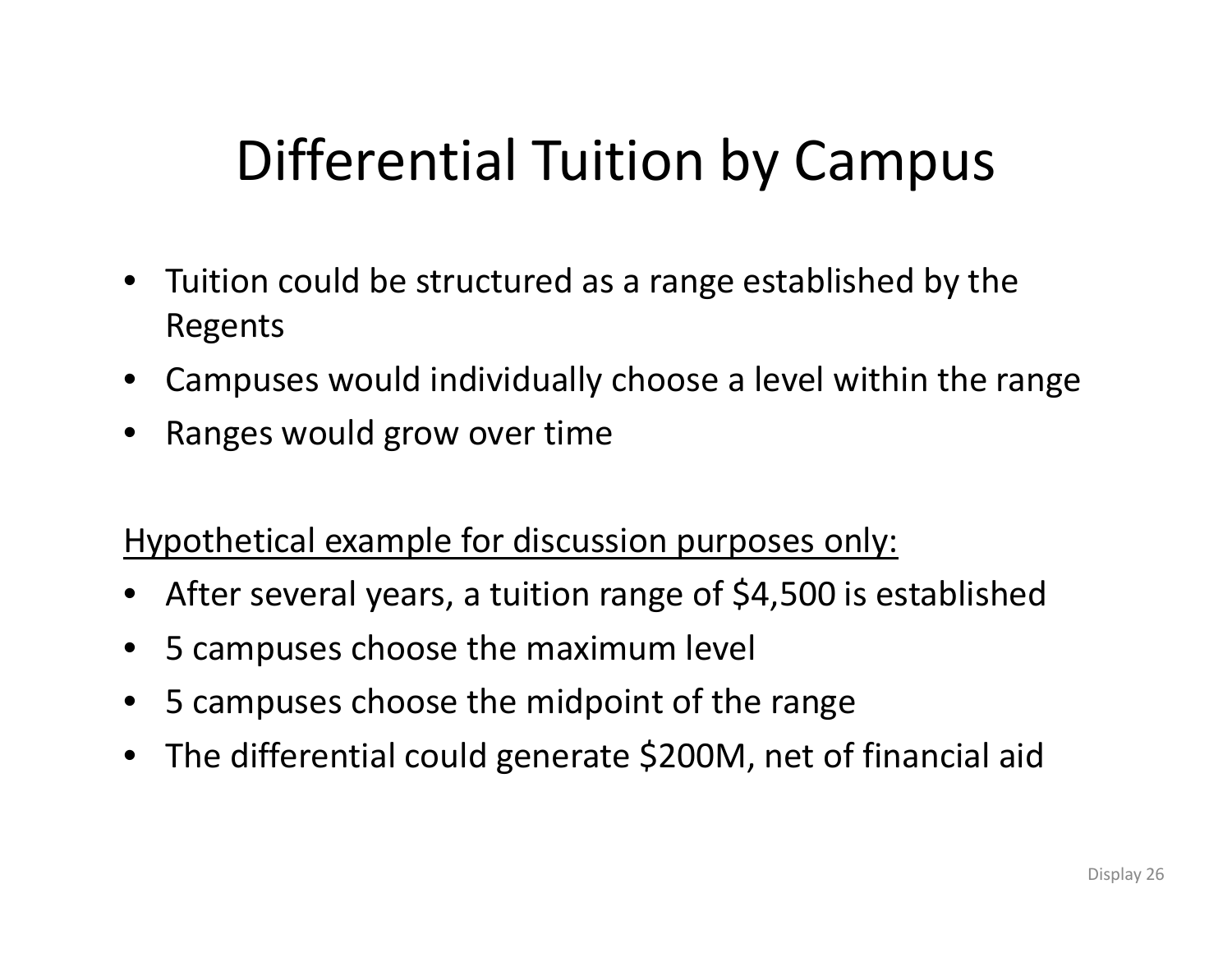## Differential Tuition by Campus

- Recent tuition increases have not had observable impacts on enrollment at any campus
- Price point may be much higher than current tuition
- State funding levels across campuses would need to be reconsidered if differentials established
- Differential tuition also raises concerns about:
	- $-$  Tiering of campuses
	- $-$  Equity for current and future students
	- Financial aid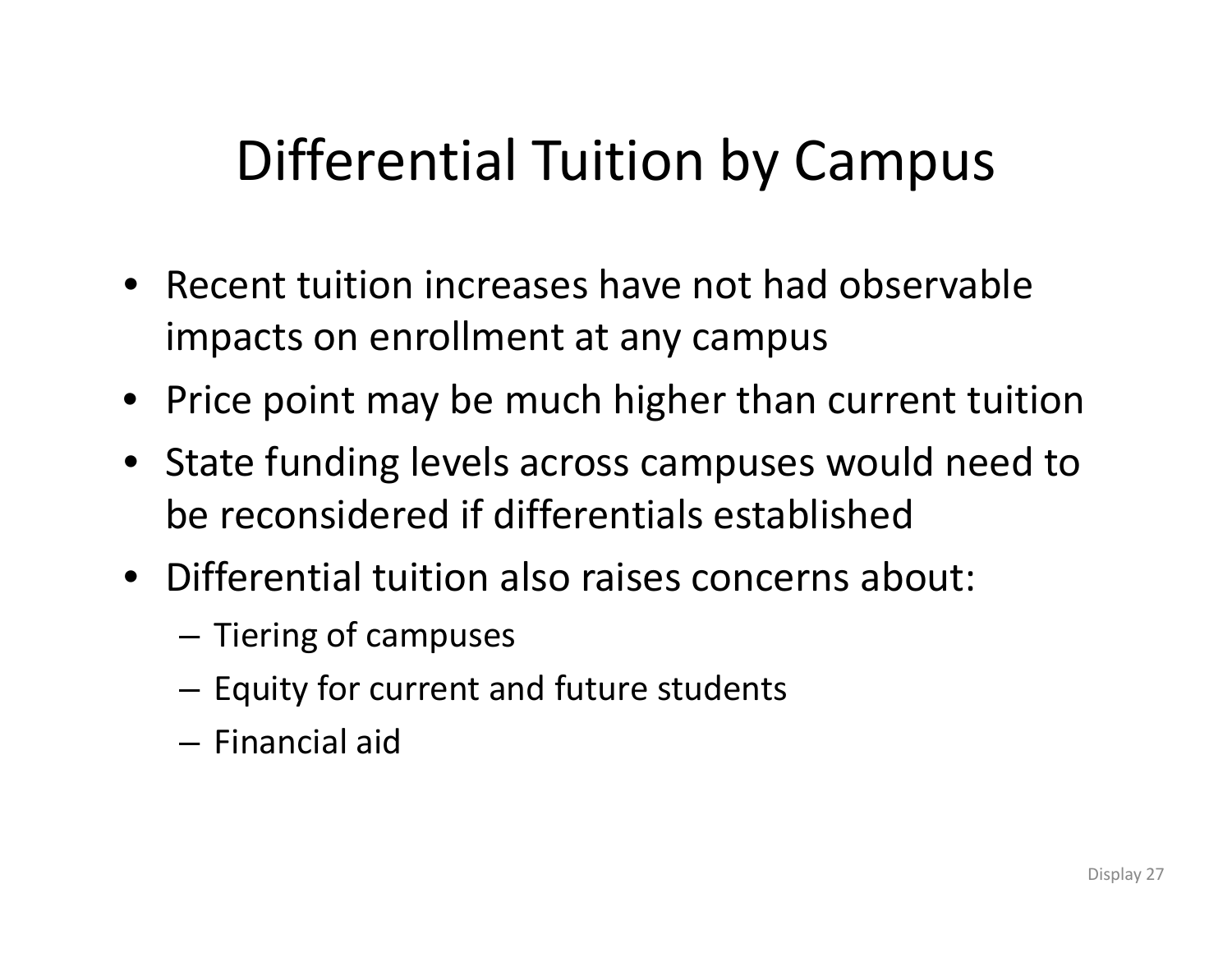## Asset Management Strategies **Currently Being Developed**

*All measures yield permanent revenues:*

- Maximize incremental returns from asset management
	- – $-$  Endowment cost recovery
	- –Other asset management categories
- Develop captive insurance program
- •• Create central bank for debt issuance
- Reduce ICR waivers
- Introduce Legislative Authorization Bonds
- Explore overhead fee on endowment payouts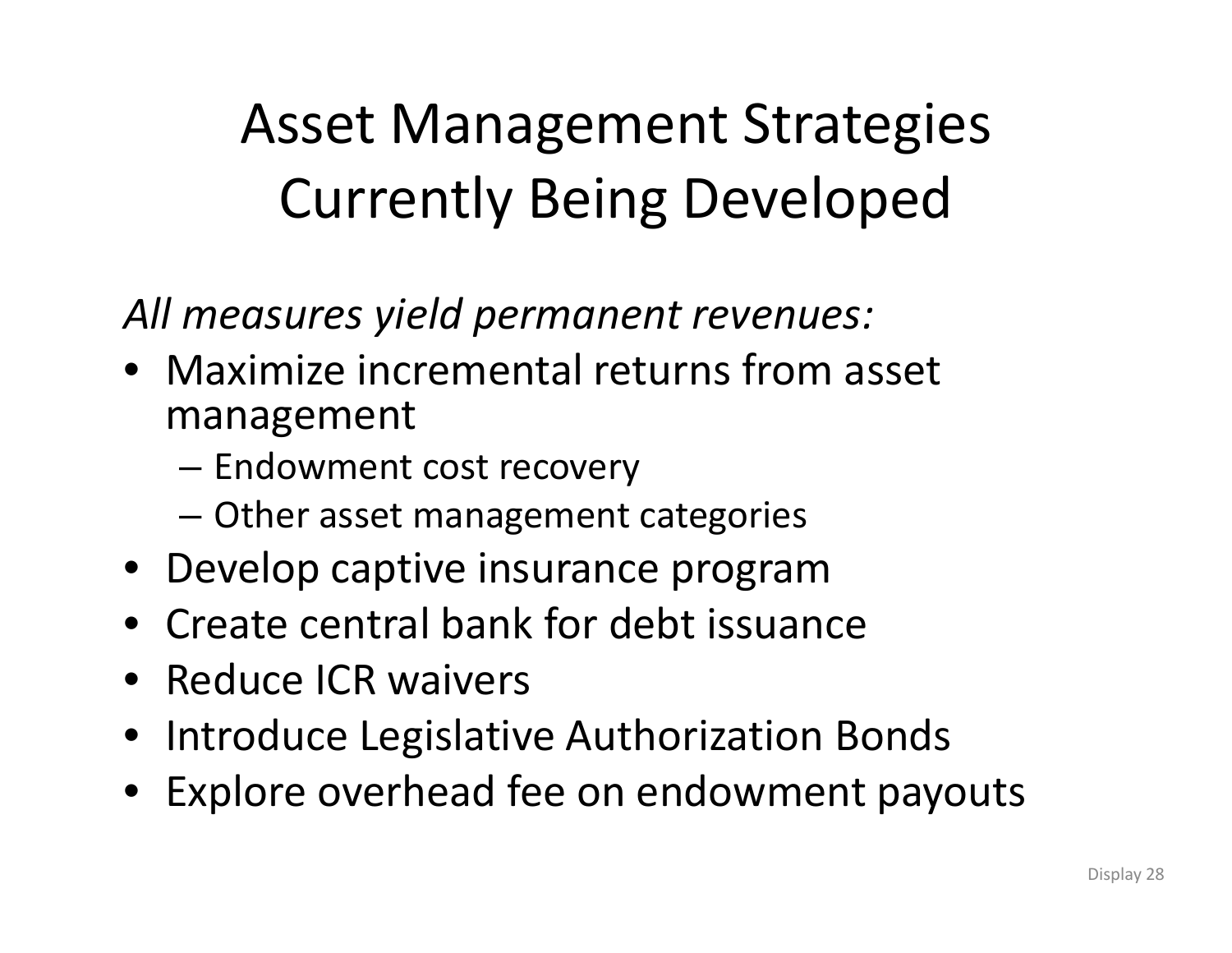## Potential Campus Bridging Strategies

*Measures which yield one‐time revenues:*

- Tax on carry‐forwards
- Extraordinary payouts on Funds Functioning as Endowments
- Borrowing for working capital